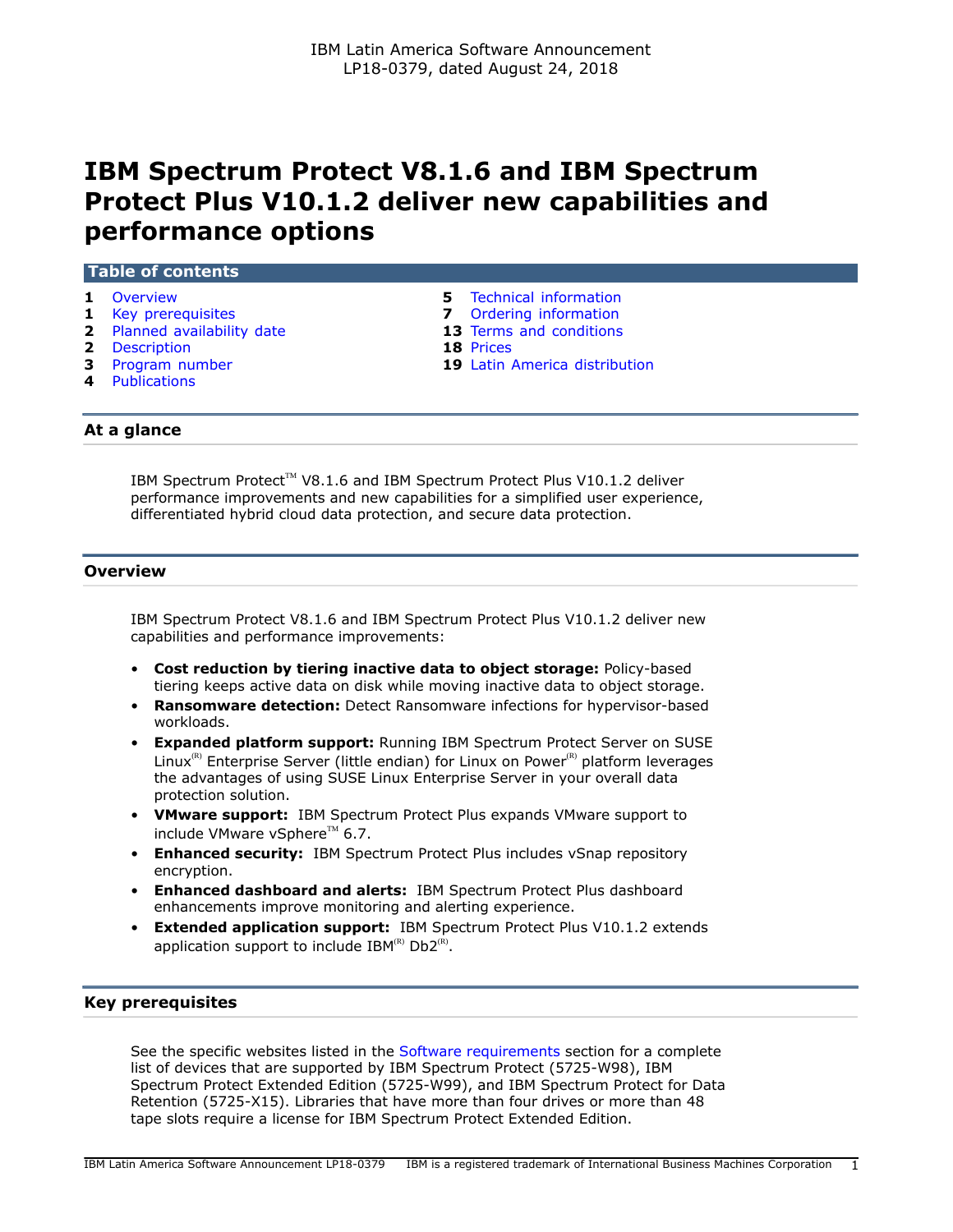<span id="page-1-0"></span>September 21, 2018 (Electronic download only)

See the [Availability of national languages](#page-2-1) section for national language availability.

## <span id="page-1-1"></span>**Description**

IBM Spectrum Protect V8.1.6 and IBM Spectrum Protect Plus V10.1.2 deliver new capabilities and enhancements for your data storage environment.

#### **Cost reduction**

Reduce costs but maintain recovery time objectives by keeping the most recent backup (active data) on disk for operational recovery while moving older versions of files (inactive data) to object storage. This policy-based tiering capability enables administrators to easily configure their IBM Spectrum Protect environment to optimize for performance, cost efficiency, and scale.

## **Ransomware detection**

IBM Spectrum Protect detects anomalies to workload patterns to alert administrators of potential Ransomware infections for hypervisor-based workloads, enabling clients to be aware of possible attacks and mitigate them before they spread.

#### **Additional platform support**

Running IBM Spectrum Protect Server on SUSE Linux Enterprise Server (little endian) for Linux on Power platform enables you to leverage the advantages of SUSE Linux Enterprise Server for your overall data protection solution.

#### **VMware**

IBM Spectrum Protect Plus V10.1.2 expands VMware support to include VMware vSphere 6.7.

#### **Enhanced security**

IBM Spectrum Protect Plus V10.1.2 includes vSnap repository encryption to ensure data is secure at rest.

## **Enhanced dashboard and alerts**

IBM Spectrum Protect Plus V10.1.2 improves dashboard operations:

- Dashboard enhancements for status of active backup and recovery and visibility into job failures.
- Alerts on failures of backup and restore jobs, and warnings when storage threshold limits are approaching.
- Enabling drill down for increased detail in dashboard widgets.

## **Extended application support**

IBM Spectrum Protect Plus V10.1.2 extends application support to include IBM Db2. Users will be able to recover Db2 databases to any point in time to minimize loss and ensure integrity of data.

## **Accessibility by people with disabilities**

A US Section 508 Accessibility Compliance Report containing details on accessibility compliance can be found on the [Product accessibility information](https://able.ibm.com/request/) website.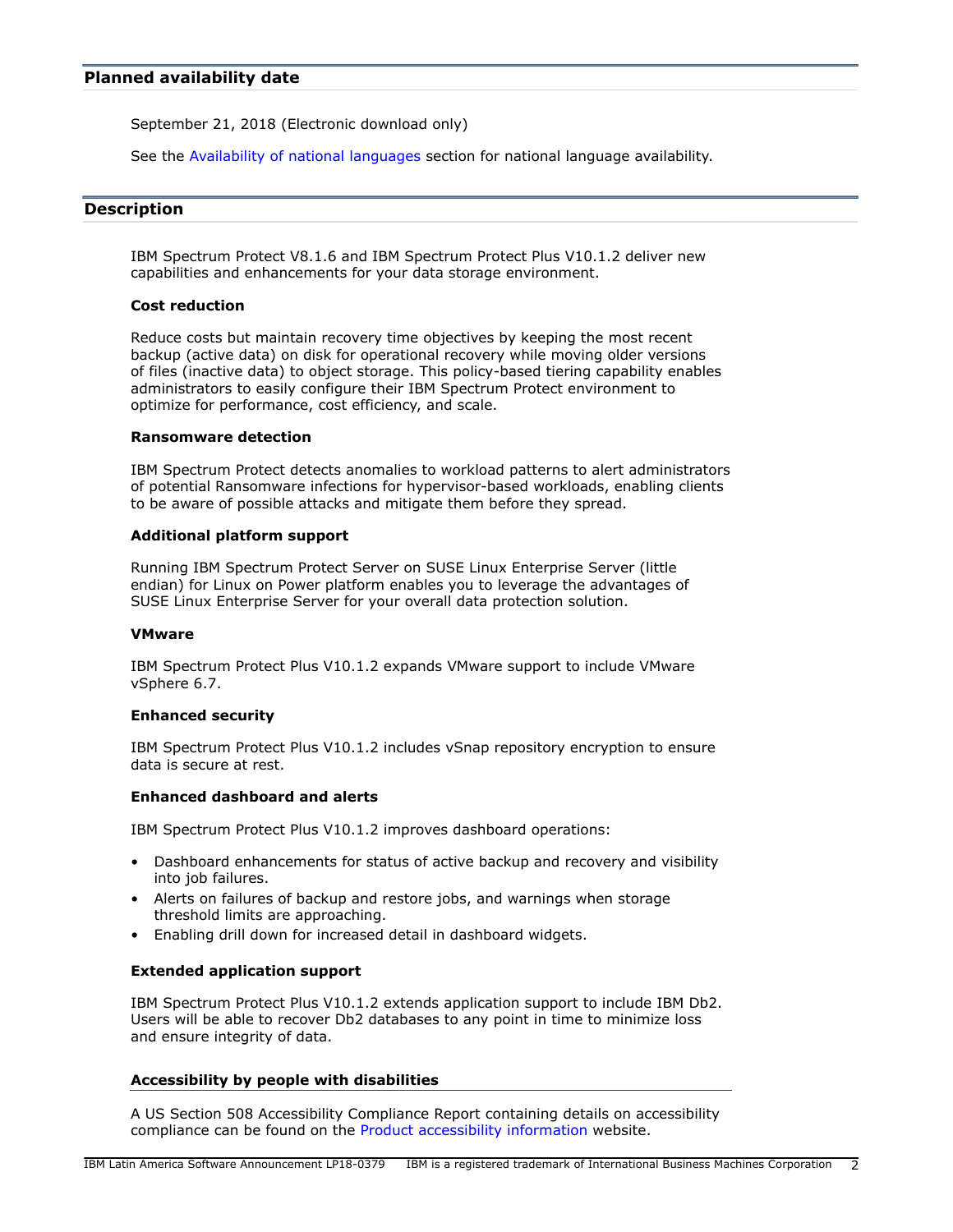## **Reference information**

## **IBM Spectrum Protect**

For complete product information, see Software Announcement [LP18-0005](http://www.ibm.com/common/ssi/cgi-bin/ssialias?infotype=an&subtype=ca&appname=gpateam&supplier=899&letternum=ENUSLP18-0005), dated March 16, 2018.

## <span id="page-2-1"></span>**Availability of national languages**

There is only electronic availability. There is no physical media.

| <b>Description</b>                                                                                                                                                                                                                                                                                                                                                                                                                                                                                                                                                                                                                                                                                                                                                                                                                                                         | <b>Availability date</b> | Language                                   |
|----------------------------------------------------------------------------------------------------------------------------------------------------------------------------------------------------------------------------------------------------------------------------------------------------------------------------------------------------------------------------------------------------------------------------------------------------------------------------------------------------------------------------------------------------------------------------------------------------------------------------------------------------------------------------------------------------------------------------------------------------------------------------------------------------------------------------------------------------------------------------|--------------------------|--------------------------------------------|
| IBM Spectrum Protect,<br><b>IBM Spectrum Protect</b><br>Extended Edition, IBM<br>Spectrum Protect for Data<br>Retention, IBM Spectrum<br>Protect for Databases,<br><b>IBM Spectrum Protect</b><br>for Enterprise Resource<br>Planning, IBM Spectrum<br>Protect for Mail, IBM<br>Spectrum Protect for SAN,<br><b>IBM Spectrum Protect</b><br>for Space Management,<br><b>IBM Spectrum Protect</b><br>for Virtual Environments,<br><b>IBM Spectrum Protect</b><br>for Workstations, IBM<br>Spectrum Protect for<br><b>Workstations-Starter</b><br>Edition, IBM Spectrum<br>Protect High Speed Data<br>Transfer, IBM Spectrum<br>Protect HSM for Windows,<br><b>IBM Spectrum Protect</b><br>Suite, IBM Spectrum<br>Protect Suite-Front End,<br><b>IBM Spectrum Protect</b><br>Suite Entry, IBM Spectrum<br>Protect Suite Entry-Front<br>End, IBM Spectrum Protect<br>Snapshot | September 21, 2018       | Brazilian, Portuguese,<br>Spanish, English |
| <b>IBM Spectrum Protect Plus</b>                                                                                                                                                                                                                                                                                                                                                                                                                                                                                                                                                                                                                                                                                                                                                                                                                                           | September 21, 2018       | English                                    |

Translation information, if available, can be found at the [Translation Reports](http://www.ibm.com/software/reports/compatibility/clarity/languageCategory.html) website.

## <span id="page-2-0"></span>**Program number**

| Program number | <b>VRM</b> | Program name                                            |
|----------------|------------|---------------------------------------------------------|
| 5737-F11       | 10.1.2     | <b>IBM Spectrum Protect Plus</b>                        |
| 5725-W98       | 8.1.6      | <b>IBM Spectrum Protect</b>                             |
| 5725-W99       | 8.1.6      | <b>IBM Spectrum Protect</b><br><b>Extended Edition</b>  |
| 5725-X15       | 8.1.6      | IBM Spectrum Protect for<br>Data Retention              |
| 5725-Z10       | 8.1.0      | <b>IBM Spectrum Protect</b><br>High Speed Data Transfer |
| 5725-X01       | 8.1.6      | IBM Spectrum Protect for<br>Databases                   |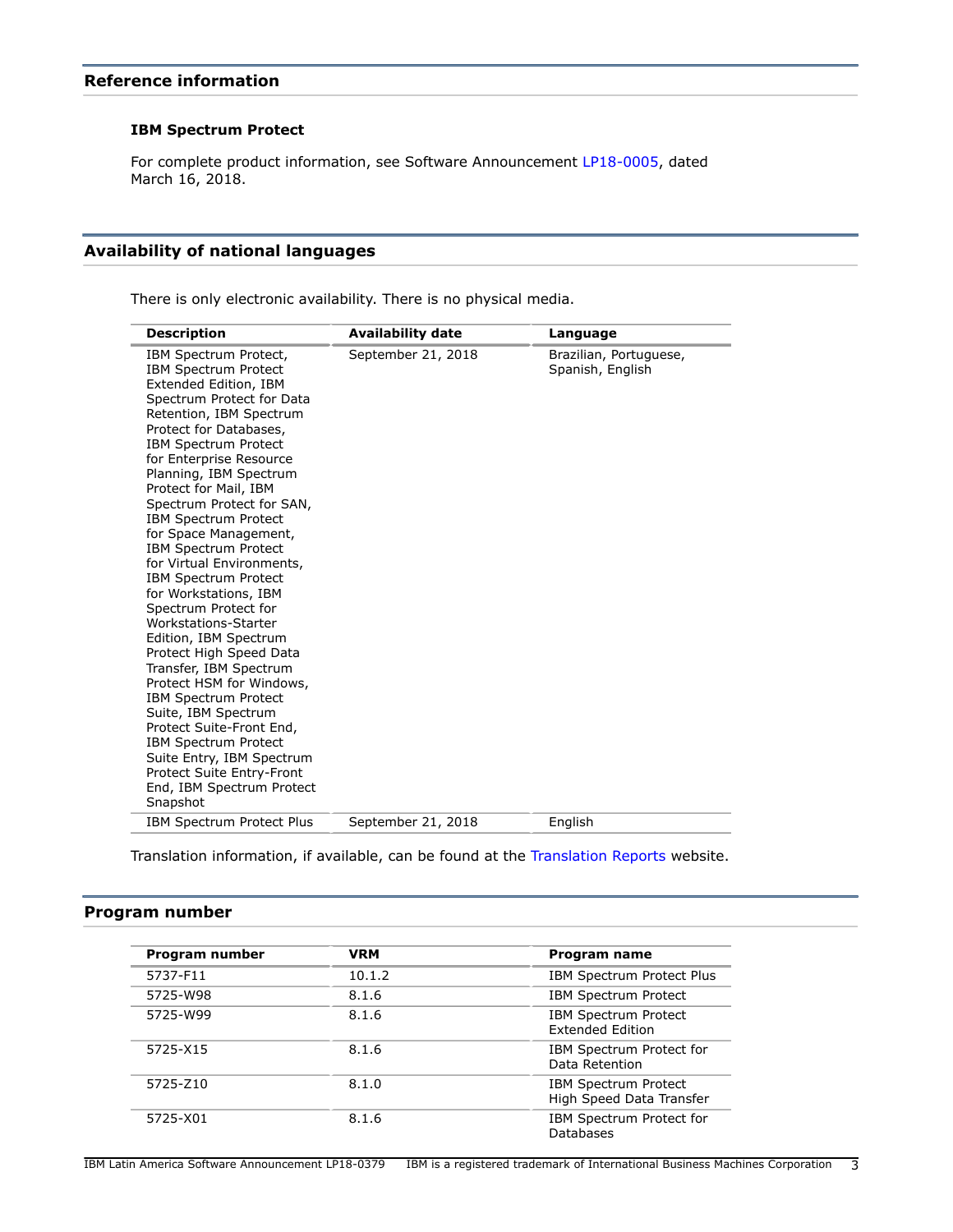| Program number | <b>VRM</b> | Program name                                                               |
|----------------|------------|----------------------------------------------------------------------------|
| 5725-X03       | 8.1.6      | IBM Spectrum Protect<br>for Enterprise Resource<br>Planning                |
| 5725-X02       | 8.1.6      | IBM Spectrum Protect for<br>Mail                                           |
| 5725-X18       | 8.1.6      | IBM Spectrum Protect for<br><b>SAN</b>                                     |
| 5725-X04       | 8.1.6      | IBM Spectrum Protect for<br>Space Management                               |
| 5725-X14       | 8.1.6      | <b>IBM Spectrum Protect</b><br><b>HSM</b> for Windows                      |
| 5698-AAH       | 7.1.3      | IBM Tivoli <sup>(R)</sup> Storage<br>Manager for z/OS <sup>(R)</sup> Media |
| 5698-AAK       | 7.1.3      | <b>IBM Tivoli Storage</b><br>Manager Extended Edition<br>for z/OS Media    |
| 5725-X13       | 8.1.2      | <b>IBM Spectrum Protect</b><br>for Workstations-Starter<br>Edition         |
| 5725-X12       | 8.1.2      | IBM Spectrum Protect for<br>Workstations                                   |
| 5725-X00       | 8.1.6      | IBM Spectrum Protect for<br><b>Virtual Environments</b>                    |
| 5725-X05       | 8.1.6      | IBM Spectrum Protect<br>Suite                                              |
| 5725-X06       | 8.1.6      | <b>IBM Spectrum Protect</b><br>Suite Entry                                 |
| 5725-X07       | 8.1.6      | <b>IBM Spectrum Protect</b><br>Suite-Front End                             |
| 5725-X08       | 8.1.6      | IBM Spectrum Protect<br>Suite Entry-Front End (for<br>PPA)                 |
| 5608-AB8       | 8.1.6      | <b>IBM Spectrum Protect</b><br>Snapshot (for AAS)                          |
| 5725-X22       | 8.1.6      | IBM Spectrum Protect<br>Snapshot (for PPA)                                 |

## **Education support**

IBM training provides education to support many IBM offerings. Descriptions of courses for IT professionals and managers can be found on the [IBM Training and](http://www.ibm.com/services/learning/) [Skills](http://www.ibm.com/services/learning/) website.

Contact your IBM representative for course information.

## **Offering Information**

Product information is available on the [IBM Offering Information](http://www.ibm.com/common/ssi) website.

More information is also available on the [Passport Advantage](http://www.ibm.com/software/passportadvantage)<sup>(R)</sup> and Passport Advantage  $Express<sup>(R)</sup>$  website.

## <span id="page-3-0"></span>**Publications**

Documentation in English and all available translations will be available in [IBM](http://www.ibm.com/support/knowledgecenter/) [Knowledge Center](http://www.ibm.com/support/knowledgecenter/) on the general availability date. Use the search function in IBM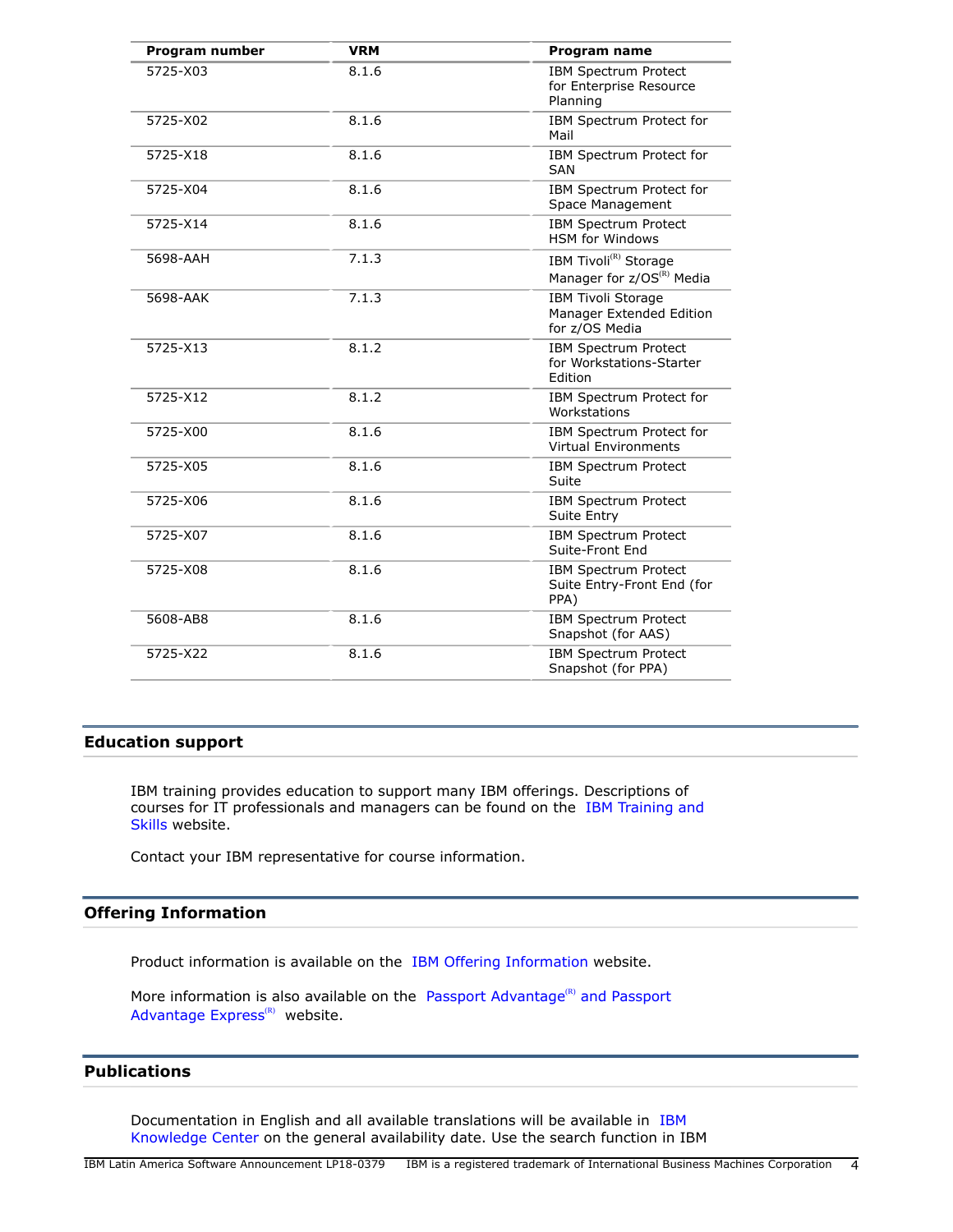Knowledge Center or the product finder feature to find the specific products that you use.

IBM Spectrum Protect documentation is being revised to focus on the preferred methods for implementing data protection solutions. Version 8.1 documentation includes instructions that are designed to streamline and simplify the process of implementing and managing a single multisite disk or a tape solution.

See the following IBM Knowledge Center links to specific IBM Spectrum Protect products:

- [IBM Spectrum Protect](http://www.ibm.com/support/knowledgecenter/SSEQVQ)
- IBM Spectrum Protect Extended Edition (see IBM Spectrum Protect for details)
- [IBM Spectrum Protect Plus](https://www.ibm.com/support/knowledgecenter/SSNQFQ/landing/welcome_ssnqfq.html)
- [IBM Spectrum Protect for Databases](http://www.ibm.com/support/knowledgecenter/SSER7G)
- [IBM Spectrum Protect for Enterprise Resource Planning](http://www.ibm.com/support/knowledgecenter/SSER83)
- [IBM Spectrum Protect for Mail](http://www.ibm.com/support/knowledgecenter/SSERBW)
- [IBM Spectrum Protect for SAN](https://www.ibm.com/support/knowledgecenter/SSSQZW_7.1.1) (previously known as IBM Tivoli<sup>(R)</sup> Storage Manager for Storage Area Networks)
- [IBM Spectrum Protect for Space Management](http://www.ibm.com/support/knowledgecenter/SSERBH)
- [IBM Spectrum Protect HSM for Windows](http://www.ibm.com/support/knowledgecenter/SSERFH)
- [IBM Spectrum Protect for Workstations](http://www.ibm.com/support/knowledgecenter/SSER9E)
- [IBM Spectrum Protect for Virtual Environments](http://www.ibm.com/support/knowledgecenter/SSERB6)
- [IBM Spectrum Protect Snapshot](https://www.ibm.com/support/knowledgecenter/SSERFV/landing/welcome_sserfv.html)

See the [IBM Spectrum Protect Suite information](http://www.ibm.com/support/docview.wss?uid=swg27048918) portals for additional information and documentation about the suite offerings.

## <span id="page-4-0"></span>**Technical information**

## **Specified operating environment**

## <span id="page-4-1"></span>*Software requirements*

## **IBM Spectrum Protect supported devices**

See the specific websites for the list of devices that are supported by IBM Spectrum Protect (5725-W98), IBM Spectrum Protect Extended Edition (5725-W99), and IBM Spectrum Protect for Data Retention (5725-X15). Libraries that have more than four drives or more than 48 tape slots require a license for IBM Spectrum Protect Extended Edition.

For IBM Spectrum Protect supported devices for  $\text{AIX}^{(R)}$  and Microsoft<sup>TM</sup> Windows, go to the [IBM Spectrum Protect Supported Devices for AIX and Windows](http://www-01.ibm.com/software/sysmgmt/products/support/IBM_TSM_Supported_Devices_for_AIXHPSUNWIN.html) website.

For IBM Spectrum Protect supported devices for Linux, go to the [IBM Spectrum](http://www-01.ibm.com/software/sysmgmt/products/support/IBM_TSM_Supported_Devices_for_Linux.html) [Protect Supported Devices for Linux](http://www-01.ibm.com/software/sysmgmt/products/support/IBM_TSM_Supported_Devices_for_Linux.html) website.

Software requirements for IBM Spectrum Protect V8.1 products are available at the individual product websites listed below.

For IBM Spectrum Protect (5725-W98), IBM Spectrum Protect Extended Edition 5725-W99), and IBM Spectrum Protect for Data Retention (5725-X15)<sup>1</sup>, go to the [Overview -Tivoli Storage Manager Supported Operating Systems](http://www-01.ibm.com/support/docview.wss?&uid=swg21243309) website.

For IBM Spectrum Protect for Databases (5725-X01), go to the [IBM Spectrum](http://www-01.ibm.com/support/docview.wss?uid=swg21218747) [Protect for Databases - All Requirements Documents](http://www-01.ibm.com/support/docview.wss?uid=swg21218747) website.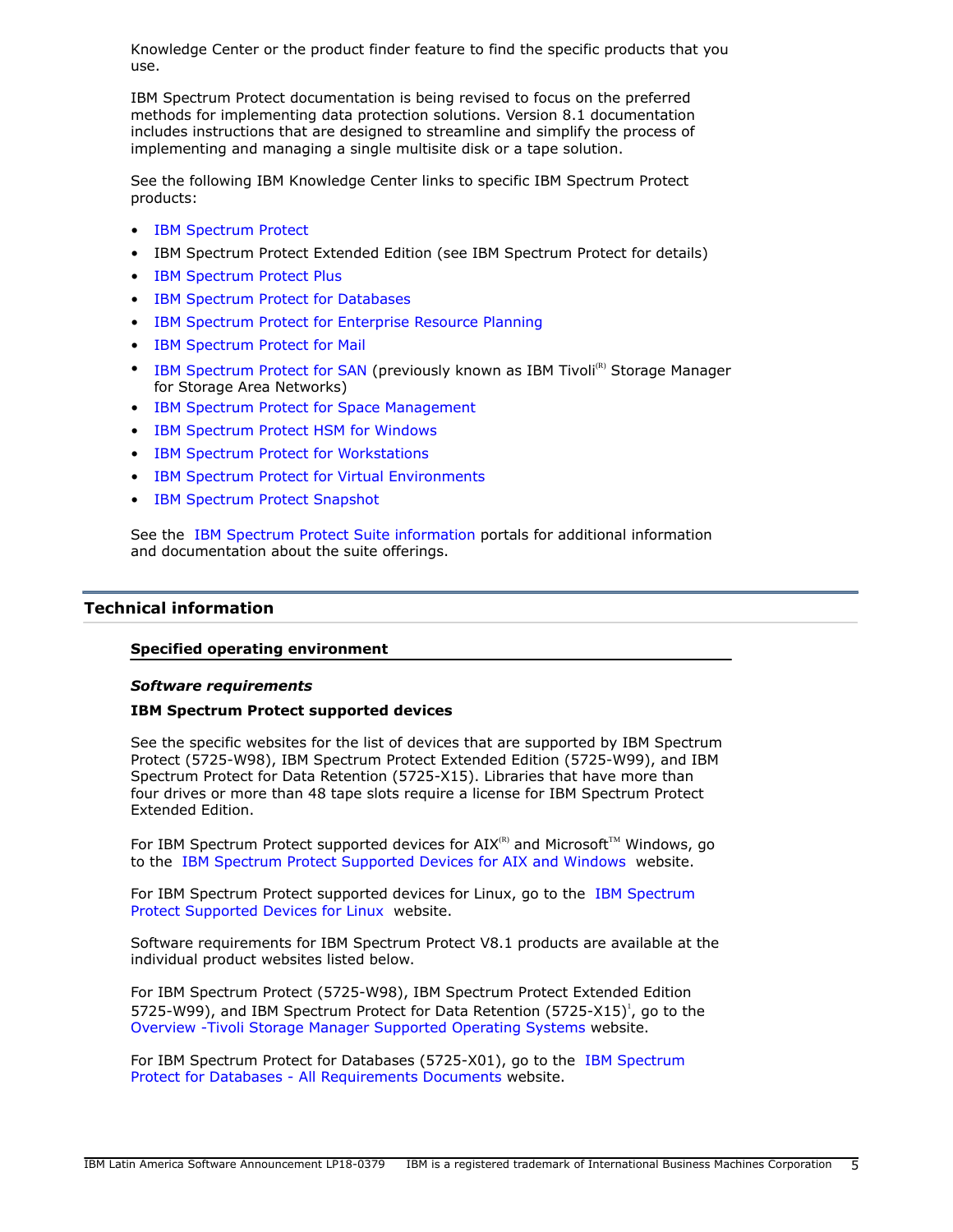For IBM Spectrum Protect for Enterprise Resource Planning (5725-X03), go to the [IBM Spectrum Protect for Enterprise Resource Planning - All Requirements](http://www-01.ibm.com/support/docview.wss?uid=swg21219410) [Documents](http://www-01.ibm.com/support/docview.wss?uid=swg21219410) website.

For IBM Spectrum Protect for Mail (5725-X02), go to the [IBM Spectrum Protect for](http://www.ibm.com/support/docview.wss?&uid=swg21219345) [Mail - All Requirements Documents](http://www.ibm.com/support/docview.wss?&uid=swg21219345) website.

For IBM Spectrum Protect for Space Management (5725-X04), go to the [IBM](http://www-01.ibm.com/support/docview.wss?&uid=swg21321200) [Spectrum Protect for Space Management \(HSM\) - All Requirements Documents](http://www-01.ibm.com/support/docview.wss?&uid=swg21321200) website.

For IBM Spectrum Protect for SAN (5725-X18), go to the [IBM Spectrum Protect for](http://www-01.ibm.com/support/docview.wss?uid=swg21321214) [SAN](http://www-01.ibm.com/support/docview.wss?uid=swg21321214) website.

For IBM Spectrum Protect for Virtual Environments (5725-X00), go to the [IBM](http://www-01.ibm.com/support/docview.wss?uid=swg21505139) [Spectrum Protect for Virtual Environments - All Requirements Doc](http://www-01.ibm.com/support/docview.wss?uid=swg21505139) website.

For IBM Spectrum Protect High Speed Data Transfer (5725-Z10), go to [IBM](https://www.ibm.com/support/knowledgecenter/SSEQVQ_8.1.0/srv.admin/t_config_fasp_prereq.html) [Spectrum Protect High Speed Data Transfer Version 8.1.0](https://www.ibm.com/support/knowledgecenter/SSEQVQ_8.1.0/srv.admin/t_config_fasp_prereq.html) website.

For IBM Spectrum Protect for Workstations (5725-X12) and IBM Spectrum Protect for Workstations Starter Edition (5725-X13), go to the [IBM Spectrum Protect for](http://www-01.ibm.com/support/docview.wss?uid=swg21992682) [Workstations V8.1.X Hardware and Software Requirements](http://www-01.ibm.com/support/docview.wss?uid=swg21992682) website.

For IBM Spectrum Protect HSM for Windows (5725-X14), go to the [Hardware and](http://www-01.ibm.com/support/docview.wss?uid=swg21319299) [software requirements for IBM Spectrum Protect HSM for Windows](http://www-01.ibm.com/support/docview.wss?uid=swg21319299) website.

For IBM Spectrum Protect Snapshot (5725-X22 (PPA) 5608-AB8 (AAS)), go to the [IBM Spectrum Protect Snapshot](https://www.ibm.com/support/home/product/10000612/IBM_Spectrum_Protect_Snapshot) website.

For technical requirements for IBM Spectrum Protect Suite (5725-X05), IBM Spectrum Protect Suite-Front End (5725-X07), IBM Spectrum Protect Suite Entry (5725-X06), and IBM Spectrum Protect Suite Entry-Front End (5725-X08), see the individual product websites listed above.

**1** IBM Spectrum Protect V8.1, IBM Spectrum Protect Extended Edition V8.1 and IBM Spectrum Protect for Data Retention V8.1 have the same hardware, software, and supported device requirements.

## *Companion products*

Organizations that have a SAN environment might consider purchasing IBM Spectrum Control™ in addition to IBM Spectrum Protect. The organization can benefit from the ability to more fully manage their storage environment, including backup and recovery, management of disk performance, management of the physical network of the SAN, and logical connections between the devices.

## *IBM Electronic Support*

The IBM Support Portal is your gateway to technical support. This includes IBM Electronic Support tools and resources, for software and hardware, to help save time and simplify support. The Electronic Support tools can help you find answers to questions, download fixes, troubleshoot, automate data collection, submit and track problems through the Service Request online tool, and build skills. All these tools are made available through your IBM support agreement. Read about the Electronic Support portfolio of tools on the [IBM Electronic Support](http://www.ibm.com/support/entry/portal/support) website.

You can also access the [IBM Support Portal](https://www.ibm.com/support/entry/portal/support) page and the online [Service requests](http://www.ibm.com/support/servicerequest) [and PMRs](http://www.ibm.com/support/servicerequest) tool for more support.

#### **Planning information**

## *Packaging*

IBM Spectrum Protect products are distributed with: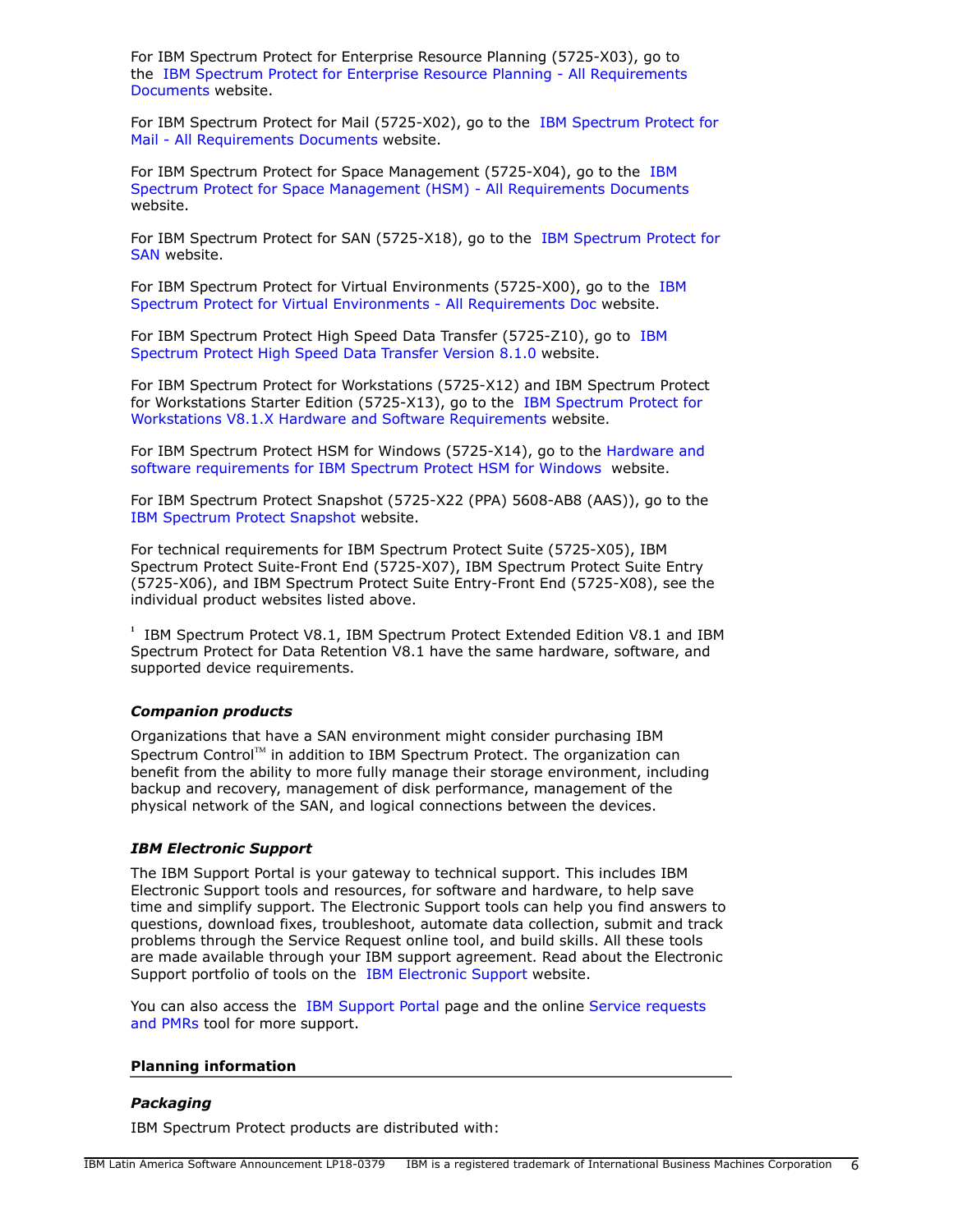- *International Program License Agreement* (Z125-3301)
- License Information document

This offering is delivered through the internet as an electronic download. There is no physical media.

This program, when downloaded from a website, contains the applicable IBM license agreement and License Information, if appropriate, which will be presented for acceptance at the time of installation of the program. For future reference, the license and License Information will be stored in a directory such as LICENSE.TXT.

## **Security, auditability, and control**

IBM Spectrum Protect products use the security and auditability features of the operating system software.

The client is responsible for evaluation, selection, and implementation of security features, administrative procedures, and appropriate controls in application systems and communication facilities.

## <span id="page-6-0"></span>**Ordering information**

Products announced as dual-pipe are available for ordering by program number and feature number or by part number. Products can be obtained by part number through [Passport Advantage](http://www.ibm.com/software/support/pa.html).

For more information, contact your IBM representative or IBM Business Partner.

This product is only available through Passport Advantage. It is not available as shrinkwrap.

These products may only be sold directly by IBM or by IBM Business Partners for Channel Value Rewards.

More information can be found on the [IBM Channel Value Rewards](http://www.ibm.com/partnerworld/page/svp_authorized_portfolio) website.

To locate IBM Business Partners for Channel Value Rewards in your geography for a specific Channel Value Rewards portfolio, go to the [Find a Business Partner](http://www.ibm.com/partnerworld/wps/bplocator/) page.

Product group: IBM Spectrum Protect

Product category: Spectrum Protect

| <b>Product Identifier Descriptions</b>                          | <b>PID</b> number |
|-----------------------------------------------------------------|-------------------|
| <b>IBM Spectrum Protect Plus</b>                                | 5737-F11          |
| <b>IBM Spectrum Protect</b>                                     | 5725-W98          |
| IBM Spectrum Protect Extended Edition                           | 5725-W99          |
| IBM Spectrum Protect for Data Retention                         | 5725-X15          |
| IBM Spectrum Protect for Databases                              | 5725-X01          |
| IBM Spectrum Protect for Enterprise<br>Resource Planning        | 5725-X03          |
| IBM Spectrum Protect for Mail                                   | 5725-X02          |
| IBM Spectrum Protect for SAN                                    | 5725-X18          |
| IBM Spectrum Protect for Space<br>Management                    | 5725-X04          |
| IBM Spectrum Protect for Virtual<br>Environments                | 5725-X00          |
| IBM Spectrum Protect for Workstations                           | 5725-X12          |
| IBM Spectrum Protect for Workstations<br><b>Starter Edition</b> | 5725-X13          |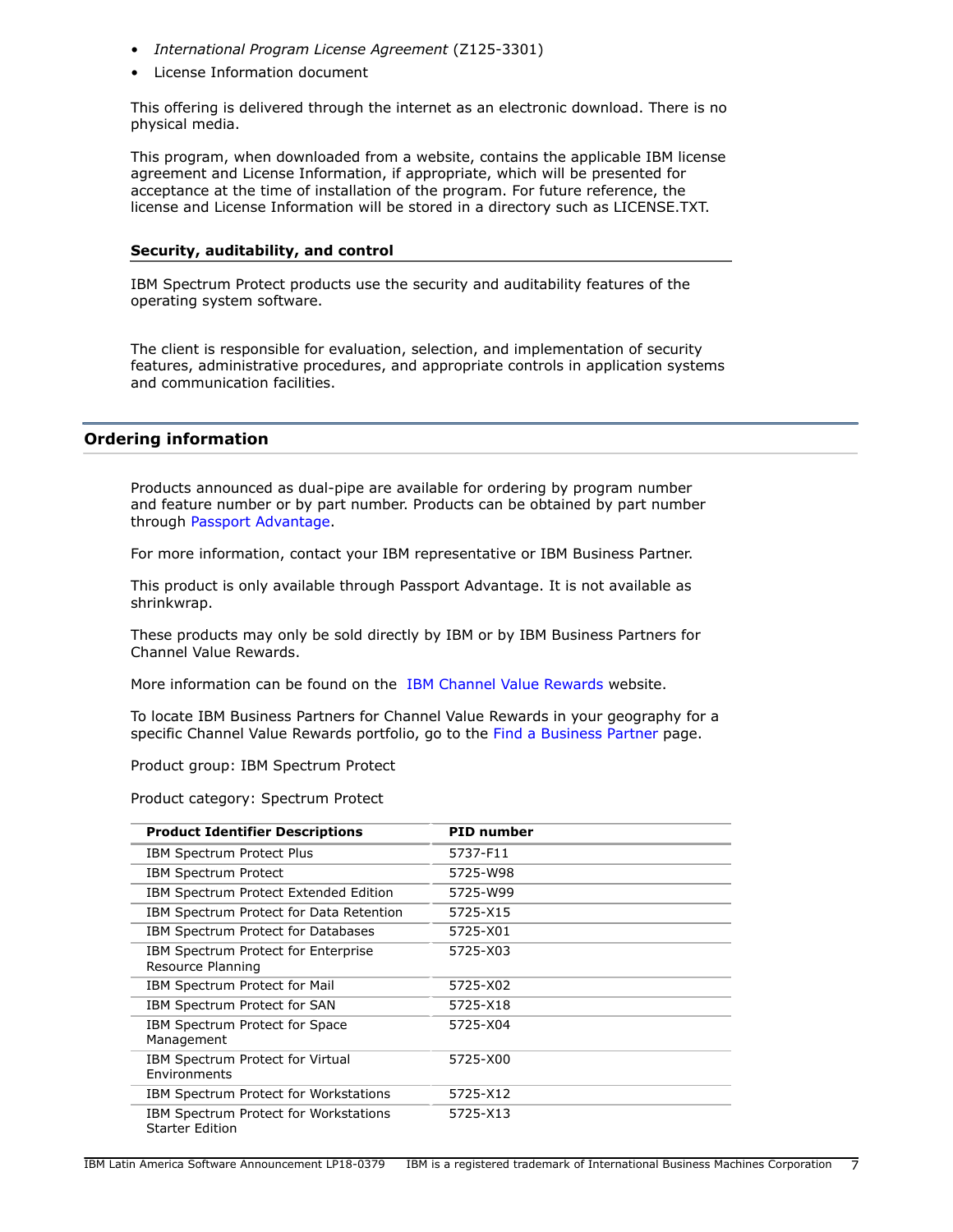| <b>Product Identifier Descriptions</b>                                | <b>PID number</b> |
|-----------------------------------------------------------------------|-------------------|
| IBM Spectrum Protect High Speed Data<br>Transfer                      | 5725-Z10          |
| IBM Spectrum Protect HSM for Windows                                  | 5725-X14          |
| IBM Spectrum Protect Snapshot (for AAS)                               | 5608-AB8          |
| IBM Spectrum Protect Snapshot (for PPA)                               | 5725-X22          |
| <b>IBM Spectrum Protect Suite</b>                                     | 5725-X05          |
| IBM Spectrum Protect Suite Entry                                      | 5725-X06          |
| IBM Spectrum Protect Suite Entry - Front<br>End (for PPA)             | 5725-X08          |
| IBM Spectrum Protect Suite - Front End                                | 5725-X07          |
| IBM Tivoli Storage Manager Extended<br>Edition for $z/OS^{(R)}$ Media | 5698-AAK          |
| IBM Tivoli Storage Manager for z/OS Media                             | 5698-AAH          |

## **Passport Advantage customer: Entitlement details**

Customers with active maintenance or subscription for the products listed are entitled to receive the corresponding electronic download. There is no longer a media pack.

| <b>Media description</b>                                                                                  | Part number              |
|-----------------------------------------------------------------------------------------------------------|--------------------------|
| IBM Spectrum Protect Plus (5737-<br>F11)                                                                  |                          |
| IBM Spectrum Protect Plus for<br>Multiplatforms Version 10.1.2 English                                    | Electronic download only |
| IBM Spectrum Protect (5725-W98)                                                                           |                          |
| IBM Spectrum Protect for Multiplatforms<br>Version 8.1.6 Multilingual                                     | Electronic download only |
| <b>IBM Spectrum Protect Extended</b><br><b>Edition (5725-W99)</b>                                         |                          |
| IBM Spectrum Protect Extended Edition for<br>Multiplatforms Version 8.1.6 Multilingual                    | Electronic download only |
| <b>IBM Spectrum Protect for Data</b><br><b>Retention (5725-X15)</b>                                       |                          |
| IBM Spectrum Protect for Data Retention<br>for Multiplatforms Version 8.1.6<br>Multilingual               | Electronic download only |
| <b>IBM Spectrum Protect for Databases</b><br>$(5725 - X01)$                                               |                          |
| IBM Spectrum Protect for Databases for<br>Multiplatforms Version 8.1.6 Multilingual                       | Electronic download only |
| <b>IBM Spectrum Protect for Enterprise</b><br>Resource Planning (5725-X03)                                |                          |
| IBM Spectrum Protect for Enterprise<br>Resource Planning for Multiplatforms<br>Version 8.1.6 Multilingual | Electronic download only |
| IBM Spectrum Protect for Mail (5725-<br>X02)                                                              |                          |
| IBM Spectrum Protect for Mail for<br>Multiplatforms Version 8.1.6 Multilingual                            | Electronic download only |
| <b>IBM Spectrum Protect for</b><br>Workstations (5725-X12)                                                |                          |
| IBM Spectrum Protect for Workstations for<br>Multiplatforms Version 8.1.2 Multilingual                    | Electronic download only |
| <b>IBM Spectrum Protect for</b><br><b>Workstations Starter Edition (5725-</b><br>X13)                     |                          |
| IBM Spectrum Protect for Workstations<br>Starter Edition for Multiplatforms Version<br>8.1.2 Multilingual | Electronic download only |
| IBM Spectrum Protect for SAN (5725-<br>X18)                                                               |                          |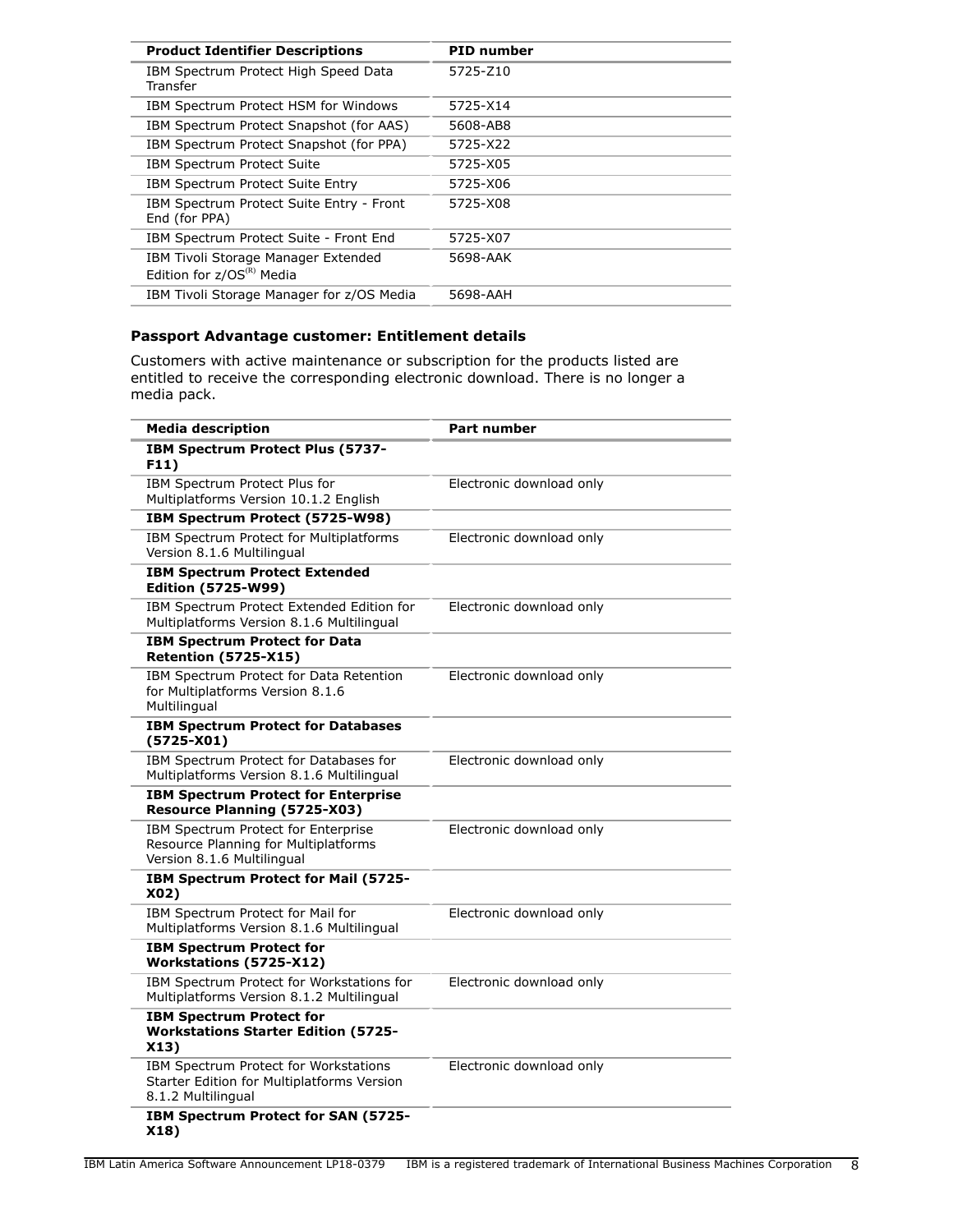| <b>Media description</b>                                                                                          | Part number              |
|-------------------------------------------------------------------------------------------------------------------|--------------------------|
| IBM Spectrum Protect for SAN for<br>Multiplatforms Version 8.1.6 Multilingual                                     | Electronic download only |
| <b>IBM Spectrum Protect for Virtual</b><br>Environments (5725-X00)                                                |                          |
| IBM Spectrum Protect for Virtual<br><b>Environments for Multiplatforms Version</b><br>8.1.6 Multilingual          | Electronic download only |
| <b>IBM Spectrum Protect for Space</b><br>Management (5725-X04)                                                    |                          |
| IBM Spectrum Protect for Space<br>Management for Multiplatforms Version<br>8.1.6 Multilingual                     | Electronic download only |
| <b>IBM Spectrum Protect High Speed</b><br>Data Transfer (5725-Z10)                                                |                          |
| IBM Spectrum Protect High Speed Data<br>Transfer for Multiplatforms Version 8.1.0<br>Multilingual                 | Electronic download only |
| IBM Spectrum Protect Suite (5725-<br>X05)                                                                         |                          |
| IBM Spectrum Protect Suite for<br>Multiplatforms Version 8.1.6 Multilingual                                       | Electronic download only |
| IBM Spectrum Protect Suite - ProtecTIER <sup>(R)</sup><br>Option for Multiplatforms Version 8.1.6<br>Multilingual | Electronic download only |
| IBM Spectrum Protect Suite - Archive<br>Option for Multiplatforms Version 8.1.6<br>Multilingual                   | Electronic download only |
| <b>IBM Spectrum Protect Suite Entry</b><br>$(5725-X06)$                                                           |                          |
| IBM Spectrum Protect Suite Entry for<br>Multiplatforms Version 8.1.6 Multilingual                                 | Electronic download only |
| <b>IBM Spectrum Protect Suite - Front</b><br>End (5725-X07)                                                       |                          |
| IBM Spectrum Protect Suite - Front<br>End for Multiplatforms Version 8.1.6<br>Multilingual                        | Electronic download only |
| IBM Spectrum Protect Suite Entry -<br><b>Front End (5725-X08)</b>                                                 |                          |
| IBM Spectrum Protect Suite Entry - Front<br>End for Multiplatforms Version 8.1.6<br>Multilingual                  | Electronic download only |
| <b>IBM Spectrum Protect HSM for</b><br><b>Windows (5725-X14)</b>                                                  |                          |
| IBM Spectrum Protect HSM for Windows<br>for Multiplatforms Version 8.1.6<br>Multilingual                          | Electronic download only |
| <b>IBM Spectrum Protect Snapshot</b><br>$(5725-X22)$                                                              |                          |
| IBM Spectrum Protect Snapshot V8.1.6 -<br>Multiplatform, Multilingual                                             | Electronic download only |

## **5608-AB8 -IBM Spectrum Protect Snapshot V8.1**

| <b>Feature description</b>                   | <b>Feature number</b> |
|----------------------------------------------|-----------------------|
| Per Terabyte (1-12) with 1 Year SW S&S       | M3Z1QE                |
| Per Terabyte (13-32) with 1 Year SW S&S      | M3Z2QE                |
| Per Terabyte (33-64) with 1 Year SW S&S      | M3Z3QE                |
| Per Terabyte (65-100) with 1 Year SW S&S     | M3Z4QE                |
| Per Terabyte (101-250) with 1 Year SW<br>S&S | M3Z5OE                |
| Per Terabyte (251+) with 1 Year SW S&S       | M3Z6OE                |

IBM Latin America Software Announcement LP18-0379 IBM is a registered trademark of International Business Machines Corporation 9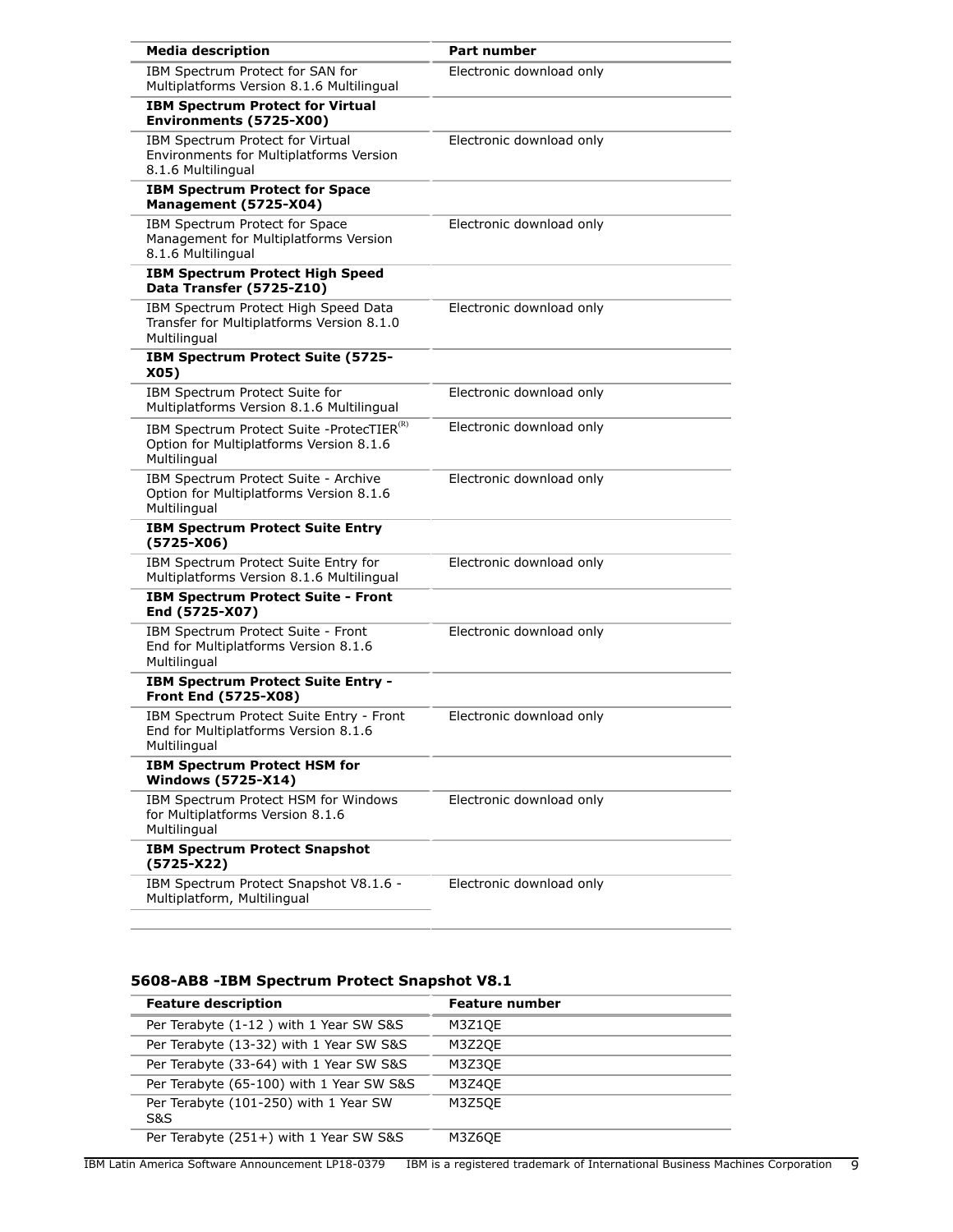| <b>Feature description</b>                    | <b>Feature number</b> |
|-----------------------------------------------|-----------------------|
| Per 250 Terabyte (251+) with 1 Year SW<br>S&S | X3Z6ZE                |

This software license includes Software Maintenance, previously referred to as Software Subscription and Technical Support.

Extending coverage for a total of two years from the date of acquisition may be elected. Order the program number, feature number, and quantity to extend coverage for your software licenses. If maintenance has expired, specify the after license feature number.

## **Software license includes 1 year Software Maintenance IBM Spectrum Protect Snapshot V8.1**

## **1 Year Software Subscription and Support (SW S&S)**

| 5608-AB8                                                                      |                       |
|-------------------------------------------------------------------------------|-----------------------|
| <b>Feature description</b>                                                    | <b>Feature number</b> |
| Per Terabyte (1-12) with 2 Year Software<br>Subscription and Support (SW S&S) | M3WTOE                |
| Per Terabyte (13-32) with 2 Year SW S&S                                       | M3WUOE                |
| Per Terabyte (33-64) with 2 Year SW S&S                                       | M3WVQE                |
| Per Terabyte (65-100) with 2 Year SW S&S                                      | M3WWQE                |
| Per Terabyte (101-250) with 2 Year SW<br>S&S                                  | M3WXQE                |
| Per Terabyte (251+) with 2 Year SW S&S                                        | M3WYQE                |
| Per 250 Terabyte (251+) with 2 Year SW<br><b>S&amp;S</b>                      | X3WYZE                |

## **SW S&S PID 1 Year No Charge Registration**

| 5608-FCY                                                                      |                       |
|-------------------------------------------------------------------------------|-----------------------|
| <b>Feature description</b>                                                    | <b>Feature number</b> |
| Per Terabyte (1-12) with 2 Year Software<br>Subscription and Support (SW S&S) | M3LFOF                |
| Per Terabyte (13-32) with 2 Year SW S&S                                       | M3LGOF                |
| Per Terabyte (33-64) with 2 Year SW S&S                                       | M3LHOF                |
| Per Terabyte (65-100) with 2 Year SW S&S                                      | M3LJOF                |
| Per Terabyte (101-250) with 2 Year SW<br>S&S                                  | M3LKOF                |
| Per Terabyte (251+) with 2 Year SW S&S                                        | M3LLOF                |
| Per 250 Terabyte (251+) with 2 Year SW<br>S&S                                 | X3LLZG                |

## **SW S&S PID 2 Year Registration**

## **5608-R16**

| <b>Feature description</b>                                                    | <b>Feature number</b> |
|-------------------------------------------------------------------------------|-----------------------|
| Per Terabyte (1-12) with 2 Year Software<br>Subscription and Support (SW S&S) | M3F7X5                |
| Per Terabyte (13-32) with 2 Year SW S&S                                       | M3F8X5                |
| Per Terabyte (33-64) with 2 Year SW S&S                                       | M3F9X5                |
| Per Terabyte (65-100) with 2 Year SW S&S                                      | M3GAX5                |
| Per Terabyte (101-250) with 2 Year SW<br><b>S&amp;S</b>                       | M3GBX5                |
| Per Terabyte (251+) with 2 Year SW S&S                                        | M3GCX5                |
| Per 250 Terabyte (251+) with 2 Year SW<br>S&S                                 | X3GC81                |

## **SW S&S PID 3 Year Registration**

| 5608-R13                                                                      |                |  |
|-------------------------------------------------------------------------------|----------------|--|
| <b>Feature description</b>                                                    | Feature number |  |
| Per Terabyte (1-12) with 2 Year Software<br>Subscription and Support (SW S&S) | M3FNOH         |  |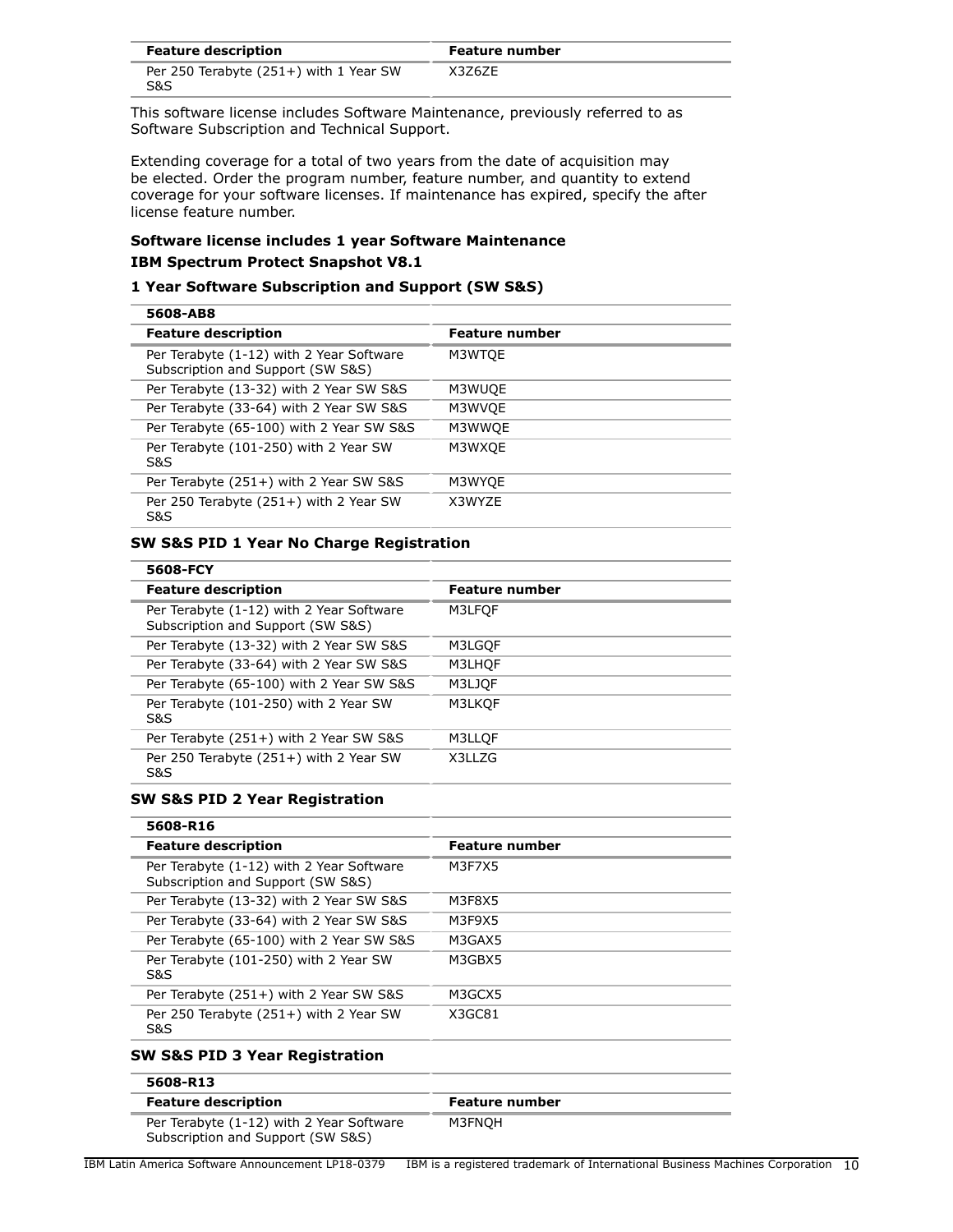| 5608-R13                                      |                       |
|-----------------------------------------------|-----------------------|
| <b>Feature description</b>                    | <b>Feature number</b> |
| Per Terabyte (13-32) with 2 Year SW S&S       | M3FPOH                |
| Per Terabyte (33-64) with 2 Year SW S&S       | M3FROH                |
| Per Terabyte (65-100) with 2 Year SW S&S      | M3FSOH                |
| Per Terabyte (101-250) with 2 Year SW<br>S&S  | M3FTOH                |
| Per Terabyte (251+) with 2 Year SW S&S        | M3FUQH                |
| Per 250 Terabyte (251+) with 2 Year SW<br>S&S | X3FU0B                |

## **SW S&S PID 4 Year Registration**

#### **5608-R17**

| <b>Feature description</b>                                                    | <b>Feature number</b> |
|-------------------------------------------------------------------------------|-----------------------|
| Per Terabyte (1-12) with 2 Year Software<br>Subscription and Support (SW S&S) | M3GDX7                |
| Per Terabyte (13-32) with 2 Year SW S&S                                       | M3GEX7                |
| Per Terabyte (33-64) with 2 Year SW S&S                                       | M3GFX7                |
| Per Terabyte (65-100) with 2 Year SW S&S                                      | M3GGX7                |
| Per Terabyte (101-250) with 2 Year SW<br>S&S                                  | M3GHX7                |
| Per Terabyte (251+) with 2 Year SW S&S                                        | M3GJX7                |
| Per 250 Terabyte (251+) with 2 Year SW<br>S&S                                 | X3GJ8G                |

## **SW S&S PID 5 Year Registration**

| 5608-R18                                                                      |                |
|-------------------------------------------------------------------------------|----------------|
| <b>Feature description</b>                                                    | Feature number |
| Per Terabyte (1-12) with 2 Year Software<br>Subscription and Support (SW S&S) | M3GKX6         |
| Per Terabyte (13-32) with 2 Year SW S&S                                       | M3GLX6         |
| Per Terabyte (33-64) with 2 Year SW S&S                                       | M3GMX6         |
| Per Terabyte (65-100) with 2 Year SW S&S                                      | M3GNX6         |
| Per Terabyte (101-250) with 2 Year SW<br>S&S                                  | M3GPX6         |
| Per Terabyte (251+) with 2 Year SW S&S                                        | M3GRX6         |
| Per 250 Terabyte (251+) with 2 Year SW<br>S&S                                 | X3GR8H         |
|                                                                               |                |

## **Charge metric**

## **Pricing examples**

IBM Spectrum Protect V8.1.6 suites include entitlement for IBM Spectrum Protect Plus. IBM Spectrum Protect Plus is measured on a per managed virtual server, or virtual machine (VM), metric when backing up VMs. 1 TB of IBM Spectrum Protect Suite or IBM Spectrum Protect Suite Entry entitles a customer to protect ten VMs with IBM Spectrum Protect Plus. 1 TB of IBM Spectrum Protect Suite - Front End or IBM Spectrum Protect Suite Entry - Front End entitles a customer to protect 15 VMs with IBM Spectrum Protect Plus. When using IBM Spectrum Protect Plus for block-level, incremental backup for applications residing on physical machines, IBM Spectrum Protect Plus is measured per terabyte.

When consuming IBM Spectrum Protect Plus through IBM Spectrum Protect Suite licensing, offload of data from IBM Spectrum Protect Plus to IBM Spectrum Protect Server is included in IBM Spectrum Protect Plus entitlement. In this case, the capacity of the data offloaded is not required to be measured nor does it require additional capacity entitlement.

#### **Example 1: IBM Spectrum Protect Plus protecting physical database servers**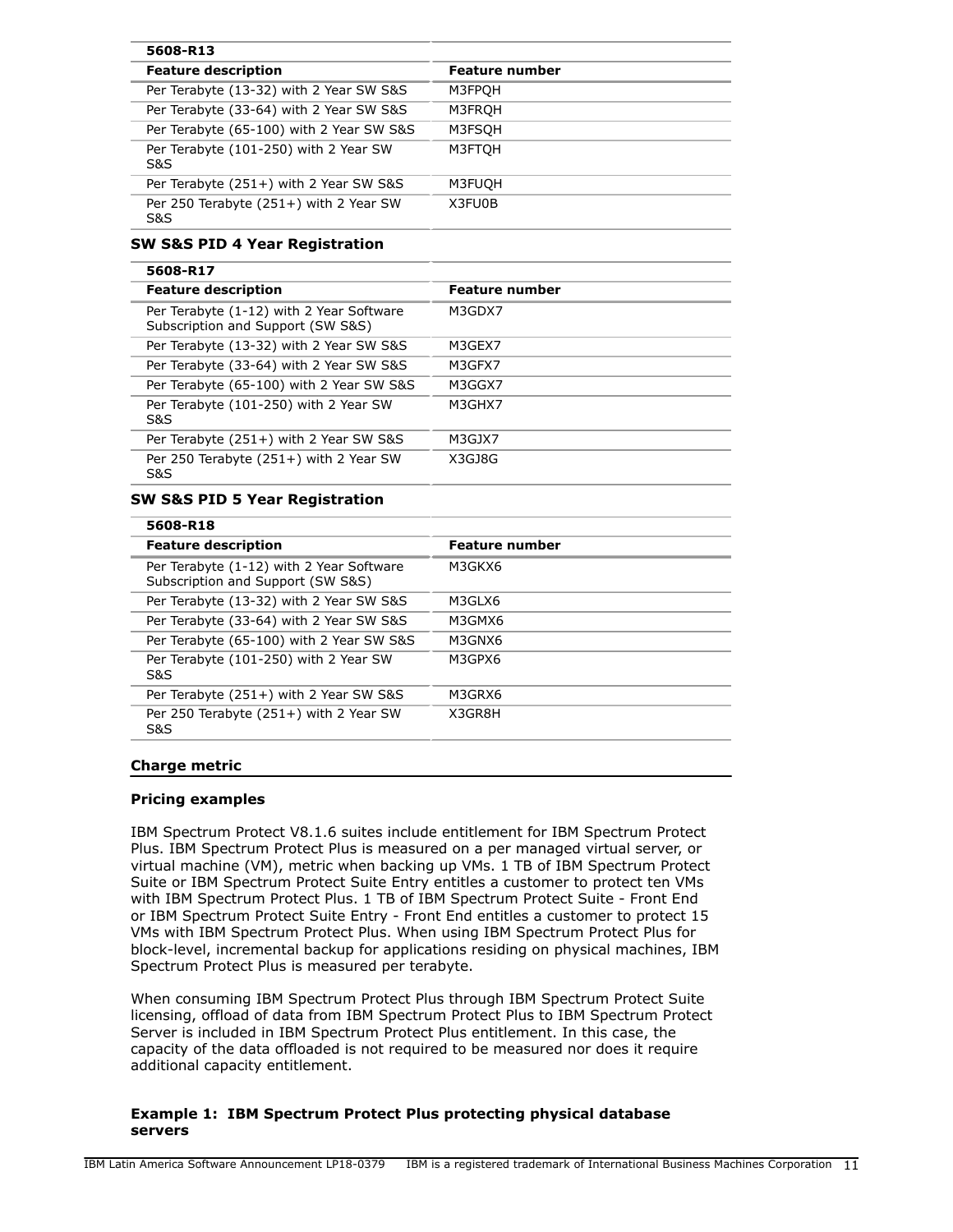A customer wishes to purchase IBM Spectrum Protect Plus to protect one 400 GB (.4 TB) Microsoft SQL Server database and one 3 TB Oracle database. Each database runs on its own physical server and is stored on multiple disk volumes. Transaction log files are consuming additional space. IBM Spectrum Protect Plus is configured to keep seven backup versions for each database in its repository for recovery purposes. The customer wishes to protect 3.4 TB of front-end database capacity, calculated as 0.4 TB for the Microsoft SQL Server database plus 3 TB for the Oracle database. The customer will require 4 TB of capacity entitlements. Capacity entitlements need to be rounded up to the next whole number.

| Licensing                                               | Aggregated size of<br>databases on physical<br>servers | <b>Required license</b><br>entitlements |
|---------------------------------------------------------|--------------------------------------------------------|-----------------------------------------|
| IBM Spectrum Protect Plus<br>Capacity (per TB)          | 3.4 TB                                                 | 4 TB                                    |
| <b>IBM Spectrum Protect</b><br>Suite                    | 3.4 TB                                                 | 4 TB                                    |
| <b>IBM Spectrum Protect</b><br>Suite Entry              | 3.4 TB                                                 | 4 TB                                    |
| <b>IBM Spectrum Protect</b><br>Suite -- Front End       | 3.4 TB                                                 | 4 TB                                    |
| <b>IBM Spectrum Protect</b><br>Suite Entry -- Front End | 3.4 TB                                                 | 4 TB                                    |

## **Example 2: IBM Spectrum Protect Plus protecting physical database servers and protecting virtual machines**

A customer wishes to purchase IBM Spectrum Protect Plus to protect one 400 GB (.4 TB) Microsoft SQL Server database and one 3 TB Oracle database. Each database runs on its own physical server and is stored on multiple disk volumes. Transaction log files are consuming additional space. IBM Spectrum Protect Plus is configured to keep seven versions for each database in its repository for recovery purposes. The customer wishes to protect 3.4 TB of front-end database capacity, calculated as 0.4 TB for the Microsoft SQL Server database, plus 3 TB for the Oracle database. In addition, the client wishes to protect 150 virtual machines, 30 of them run virtualized Microsoft SQL Server. The customer will require 4 TB of capacity entitlements for the protection of the physical database servers plus entitlements for 150 virtual machines.

| Licensing                                                                                                    | <b>Aggregated size</b><br>of databases on<br>physical servers | Reguired<br>entitlements for<br>protected VMs | <b>Required license</b><br>entitlements |
|--------------------------------------------------------------------------------------------------------------|---------------------------------------------------------------|-----------------------------------------------|-----------------------------------------|
| <b>IBM Spectrum</b><br>Protect Plus<br>Capacity (per TB)<br>and IBM Spectrum<br>Protect Plus (per<br>10 VMs) | 3.4 TB                                                        | 15 packs of 10                                | 4 TB plus 15 packs<br>of $10$           |
| <b>IBM Spectrum</b><br><b>Protect Suite</b>                                                                  | 3.4 TB                                                        | $150/10 = 15$ TB                              | 19 TB                                   |
| IBM Spectrum<br><b>Protect Suite Entry</b>                                                                   | 3.4 TB                                                        | $150/10 = 15$ TB                              | 19 TB                                   |
| IBM Spectrum<br>Protect Suite --<br>Front End                                                                | 3.4 TB                                                        | $150/15 = 10$ TB                              | 14 TB                                   |
| <b>IBM Spectrum</b><br><b>Protect Suite Entry</b><br>-- Front End                                            | 3.4 TB                                                        | $150/15 = 10$ TB                              | 14 TB                                   |

## **Comments:**

- IBM Spectrum Protect Plus standalone is sold per pack of ten VMs for data protection and per terabyte for incremental, block-level backup of applications on physical systems
- 1 TB license of IBM Spectrum Protect Suites entitles the customer to protect ten VMs, regardless of their size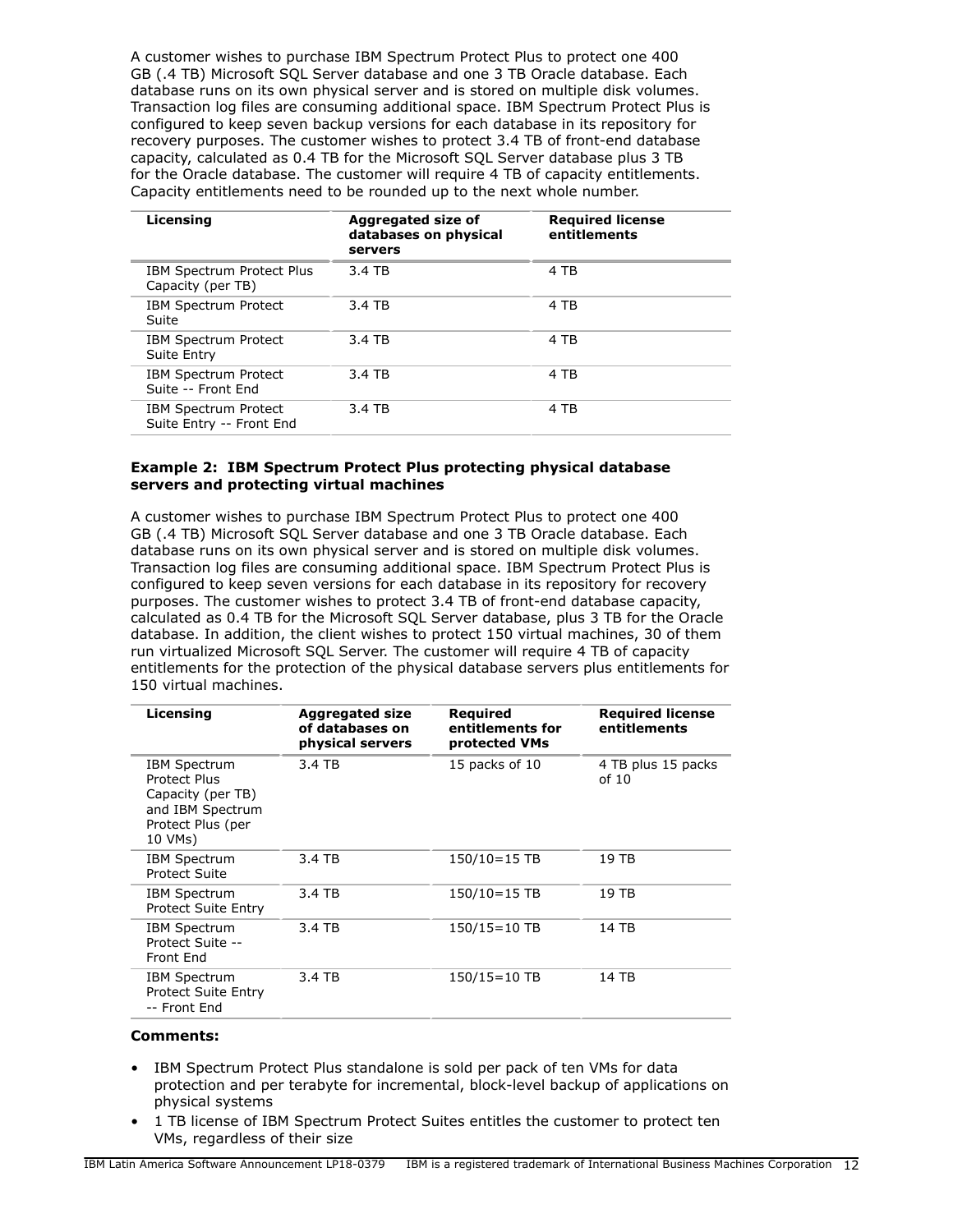• 1 TB license of IBM Spectrum Protect Suites - Front End entitles the customer to protect 15 VMs, regardless of their size

For additional charge metric information, see Software Announcement [LP18-0005](http://www.ibm.com/common/ssi/cgi-bin/ssialias?infotype=an&subtype=ca&appname=gpateam&supplier=899&letternum=ENUSLP18-0005), dated March 16, 2018.

## <span id="page-12-0"></span>**Terms and conditions**

The information provided in this announcement letter is for reference and convenience purposes only. The terms and conditions that govern any transaction with IBM are contained in the applicable contract documents such as the IBM International Program License Agreement, IBM International Passport Advantage Agreement, and the IBM Agreement for Acquisition of Software Maintenance.

This product is only available through Passport Advantage.

#### **Licensing**

IBM International Program License Agreement including the License Information document and Proof of Entitlement (PoE) govern your use of the program. PoEs are required for all authorized use. Part number products only, offered outside of Passport Advantage, where applicable, are license only and do not include Software Maintenance.

This software license includes Software Subscription and Support (also referred to as Software Maintenance).

## **Software Maintenance**

The IBM Agreement for Acquisition of Software Maintenance (Z125-6011) applies for Subscription and Support (also referred to as Software Maintenance) and does not require client signatures.

Licenses under the IBM Program License Agreement (IPLA) provide for support with ongoing access to releases and versions of the program. IBM includes one year of Software Subscription and Support (also referred to as Software Maintenance) with the initial license acquisition of each program acquired. The initial period of Software Subscription and Support can be extended by the purchase of a renewal option, if available. Two charges apply: a one-time license charge for use of the program and an annual renewable charge for the enhanced support that includes telephone assistance (voice support for defects during normal business hours), as well as access to updates, releases, and versions of the program as long as support is in effect.

#### **License Information number**

The following License Information documents apply to the offerings in this announcement:

| <b>PID</b> | <b>Product name</b>                                      | <b>VRM</b> | License<br><b>Information</b><br>number |
|------------|----------------------------------------------------------|------------|-----------------------------------------|
| 5737-F11   | <b>IBM Spectrum</b><br>Protect Plus -<br>Stacked License | 10.1.2     | L-FAMR-AYLOS5                           |
| 5725-W98   | <b>IBM Spectrum</b><br>Protect-Stacked<br>License        | 8.1.6      | L-FAMR-AZ2FHS                           |

#### **License Information number**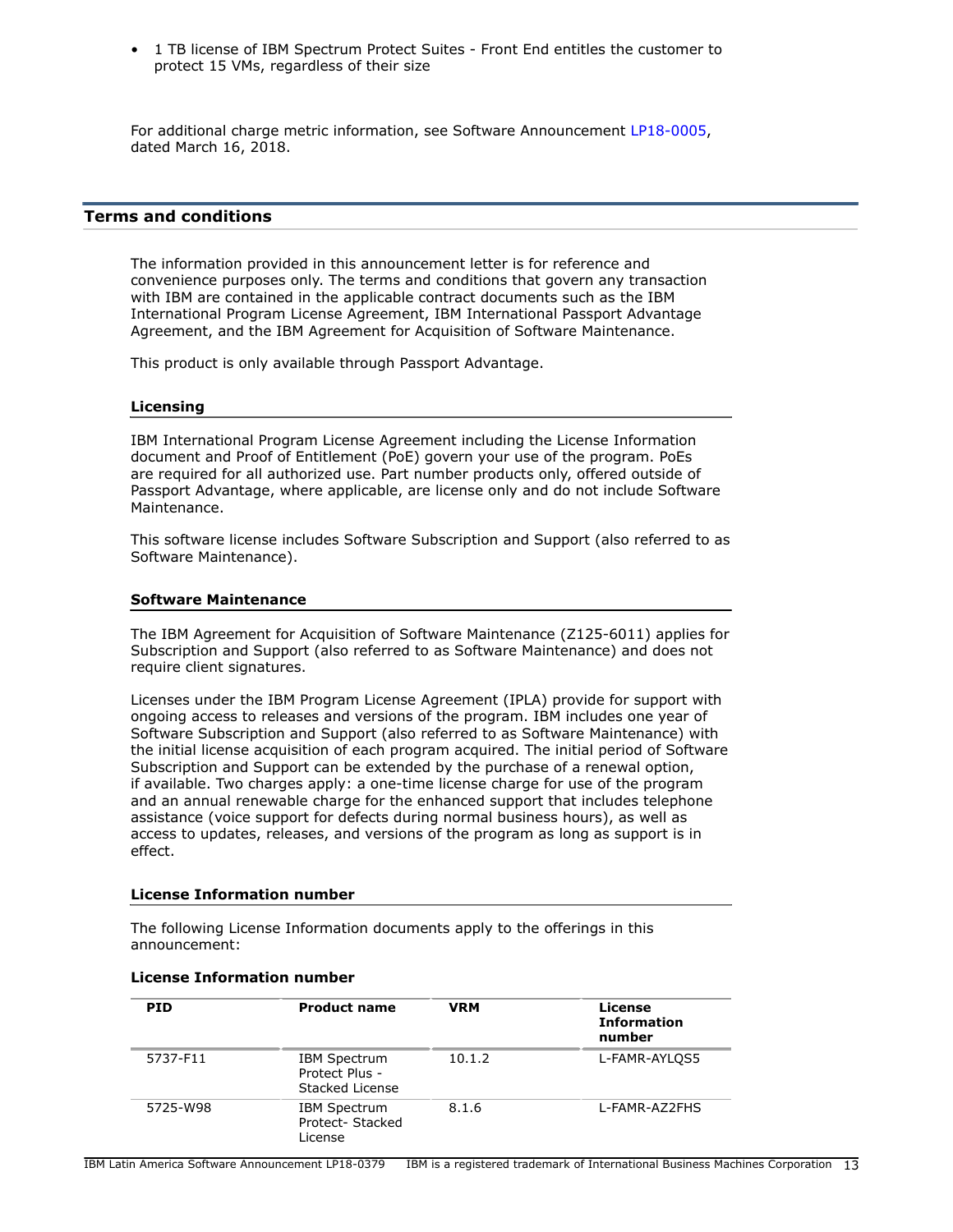| <b>PID</b> | <b>Product name</b>                                                                      | <b>VRM</b> | License<br><b>Information</b><br>number |
|------------|------------------------------------------------------------------------------------------|------------|-----------------------------------------|
| 5725-W99   | IBM Spectrum<br><b>Protect Extended</b><br>Edition - Stacked<br>License                  | 8.1.6      |                                         |
| 5725-X15   | <b>IBM Spectrum</b><br>Protect for Data<br>Retention -<br>Stacked License                | 8.1.6      |                                         |
| 5725-X18   | <b>IBM Spectrum</b><br>Protect for SAN -<br>Stacked License                              | 8.1.6      |                                         |
| 5725-W98   | <b>IBM Spectrum</b><br>Protect                                                           | 8.1.6      | L-FAMR-AZ2FGF                           |
| 5725-W99   | <b>IBM Spectrum</b><br><b>Protect Extended</b><br>Edition                                | 8.1.6      | L-FAMR-AZ2FE9                           |
| 5725-X15   | <b>IBM Spectrum</b><br>Protect for Data<br>Retention                                     | 8.1.6      | L-FAMR-AZ2FC8                           |
| 5725-X18   | <b>IBM Spectrum</b><br>Protect for SAN                                                   | 8.1.6      | L-FAMR-AZ2FAW                           |
| 5725-X01   | <b>IBM Spectrum</b><br>Protect for<br><b>Databases</b>                                   | 8.1.6      | L-FAMR-AZ2F9P                           |
| 5725-X03   | <b>IBM Spectrum</b><br>Protect for<br>Enterprise<br>Resource Planning                    | 8.1.6      | L-FAMR-AZ2F5G                           |
| 5725-X02   | <b>IBM Spectrum</b><br>Protect for Mail                                                  | 8.1.6      | L-FAMR-AZ2F4C                           |
| 5725-X04   | <b>IBM Spectrum</b><br>Protect for Space<br>Management                                   | 8.1.6      | L-FAMR-AZ2F2K                           |
| 5725-X14   | <b>IBM Spectrum</b><br>Protect HSM for<br>Windows                                        | 8.1.6      | L-FAMR-AZ2EYV                           |
| 5725-X00   | <b>IBM Spectrum</b><br>Protect for Virtual<br>Environments                               | 8.1.6      | L-FAMR-AZ2EWM                           |
| 5725-X22   | <b>IBM Spectrum</b><br>Protect Snapshot                                                  | 8.1.6      | L-FAMR-AZ2ESG                           |
| 5725-X06   | <b>IBM Spectrum</b><br><b>Protect Suite</b><br>Entry                                     | 8.1.6      | L-FAMR-AZ2G44                           |
| 5725-X05   | <b>IBM Spectrum</b><br><b>Protect Suite</b>                                              | 8.1.6      | L-FAMR-AZ2GBH                           |
| 5725-X05   | <b>IBM Spectrum</b><br>Protect Suite -<br>Archive Option                                 | 8.1.6      | L-FAMR-AZ2GAJ                           |
| 5725-X05   | <b>IBM Spectrum</b><br>Protect Suite -<br>ProtecTIER <sup>(R)</sup><br>Option            | 8.1.6      | L-FAMR-AZ2G9A                           |
| 5725-X05   | <b>IBM Spectrum</b><br>Protect Suite -IBM<br>Cloud <sup>™</sup> Object<br>Storage Option | 8.1.6      | L-FAMR-AZ2G82                           |
| 5725-X07   | <b>IBM Spectrum</b><br>Protect Suite -<br>Front End                                      | 8.1.6      | L-FAMR-AZ2G6S                           |
| 5725-X08   | <b>IBM Spectrum</b><br><b>Protect Suite</b><br>Entry - Front End                         | 8.1.6      | L-FAMR-AZ2G5R                           |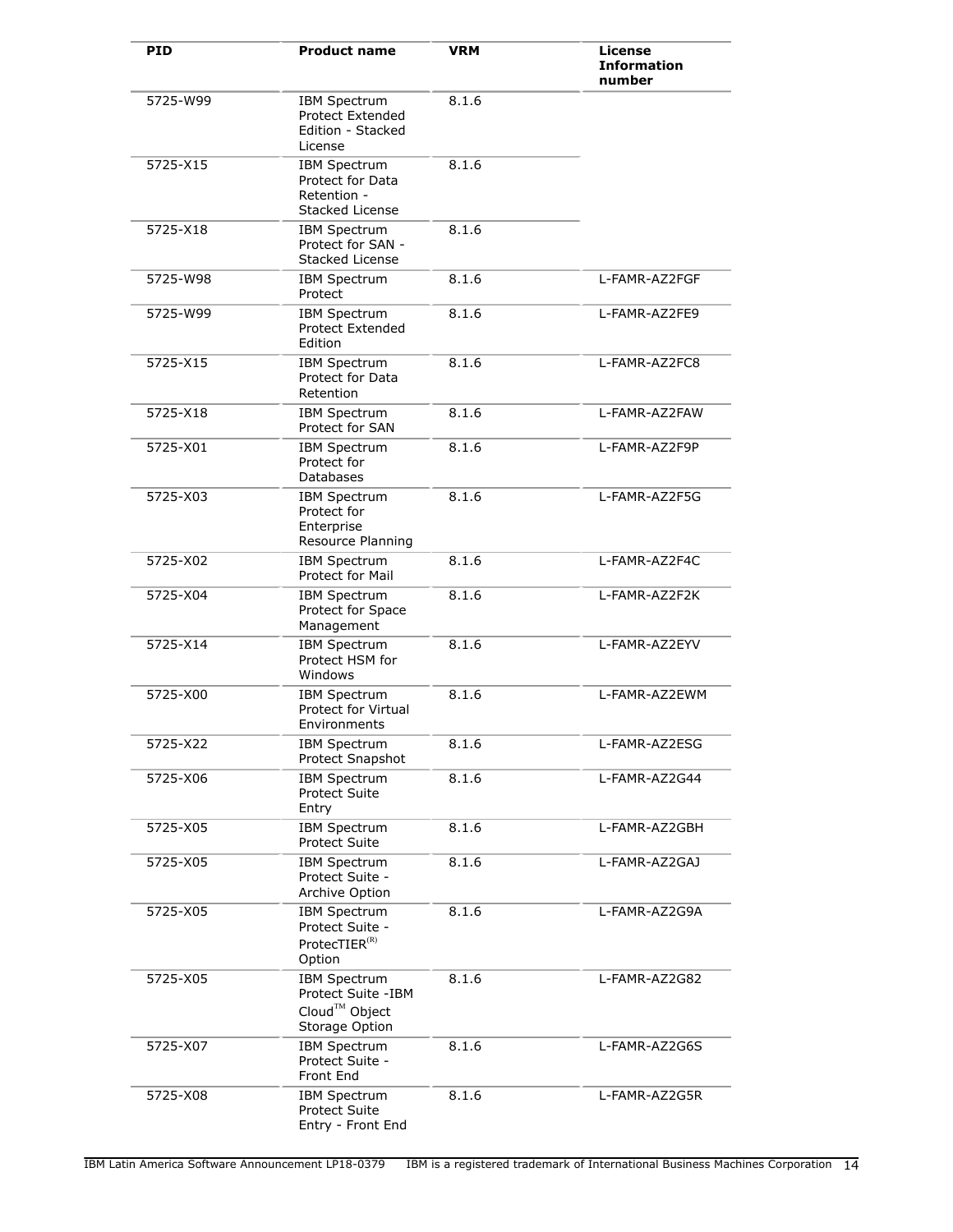| <b>PID</b> | <b>Product name</b>                                                          | <b>VRM</b> | License<br><b>Information</b><br>number |
|------------|------------------------------------------------------------------------------|------------|-----------------------------------------|
| 5725-X11   | <b>IBM Spectrum</b><br><b>Protect Entry</b>                                  | 8.1.6      | L-FAMR-AZ2GFO                           |
| 5725-Z10   | <b>IBM Spectrum</b><br>Protect High<br>Speed Data<br>Transfer                | 8.1.0      | L-BEBY-AAWRHK                           |
| 5725-X12   | <b>IBM Spectrum</b><br>Protect for<br>Workstations                           | 8.1.2      | L-FAMR-ANDCUC                           |
| 5725-X13   | <b>IBM Spectrum</b><br>Protect for<br>Workstations<br><b>Starter Edition</b> | 8.1.2      | L-FAMR-ANDCWN                           |

Select your language of choice and scroll down to the Charge Metrics section. Follow-on releases, if any, may have updated terms. See the [License Information](https://www.ibm.com/software/sla/sladb.nsf/search?OpenForm) [documents](https://www.ibm.com/software/sla/sladb.nsf/search?OpenForm) website for more information.

## **Limited warranty applies**

Yes

#### **Limited warranty**

IBM warrants that when the program is used in the specified operating environment, it will conform to its specifications. The warranty applies only to the unmodified portion of the program. IBM does not warrant uninterrupted or error-free operation of the program or that IBM will correct all program defects. You are responsible for the results obtained from the use of the program.

IBM provides you with access to IBM databases containing information on known program defects, defect corrections, restrictions, and bypasses at no additional charge. For further information, see the [IBM Software Support Handbook.](http://www.ibm.com/support/customercare/sas/f/handbook/home.html)

IBM will maintain this information for at least one year after the original licensee acquires the program (warranty period).

## **Program technical support**

Technical support of a program product version or release will be available for a minimum of five years from the general availability date, as long as your Software Subscription and Support (also referred to as Software Maintenance) is in effect.

This technical support allows you to obtain assistance (by telephone or electronic means) from IBM for product-specific, task-oriented questions regarding the installation and operation of the program product. Software Subscription and Support (Software Maintenance) also provides you with access to updates (modifications or fixes), releases, and versions of the program. You will be notified, through an announcement letter, of discontinuance of support with 12 months' notice. If you require additional technical support from IBM, including an extension of support beyond the discontinuance date, contact your IBM representative or IBM Business Partner. This extension may be available for a fee.

For additional information on the IBM Software Support Lifecycle Policy, see the [IBM](http://www.ibm.com/software/support/lifecycle/lc-policy.html) [Software Support Lifecycle Policy](http://www.ibm.com/software/support/lifecycle/lc-policy.html) website.

## **Money-back guarantee**

If for any reason you are dissatisfied with the program and you are the original licensee, you may obtain a refund of the amount you paid for it, if within 30 days of your invoice date you return the program and its PoE to the party from whom you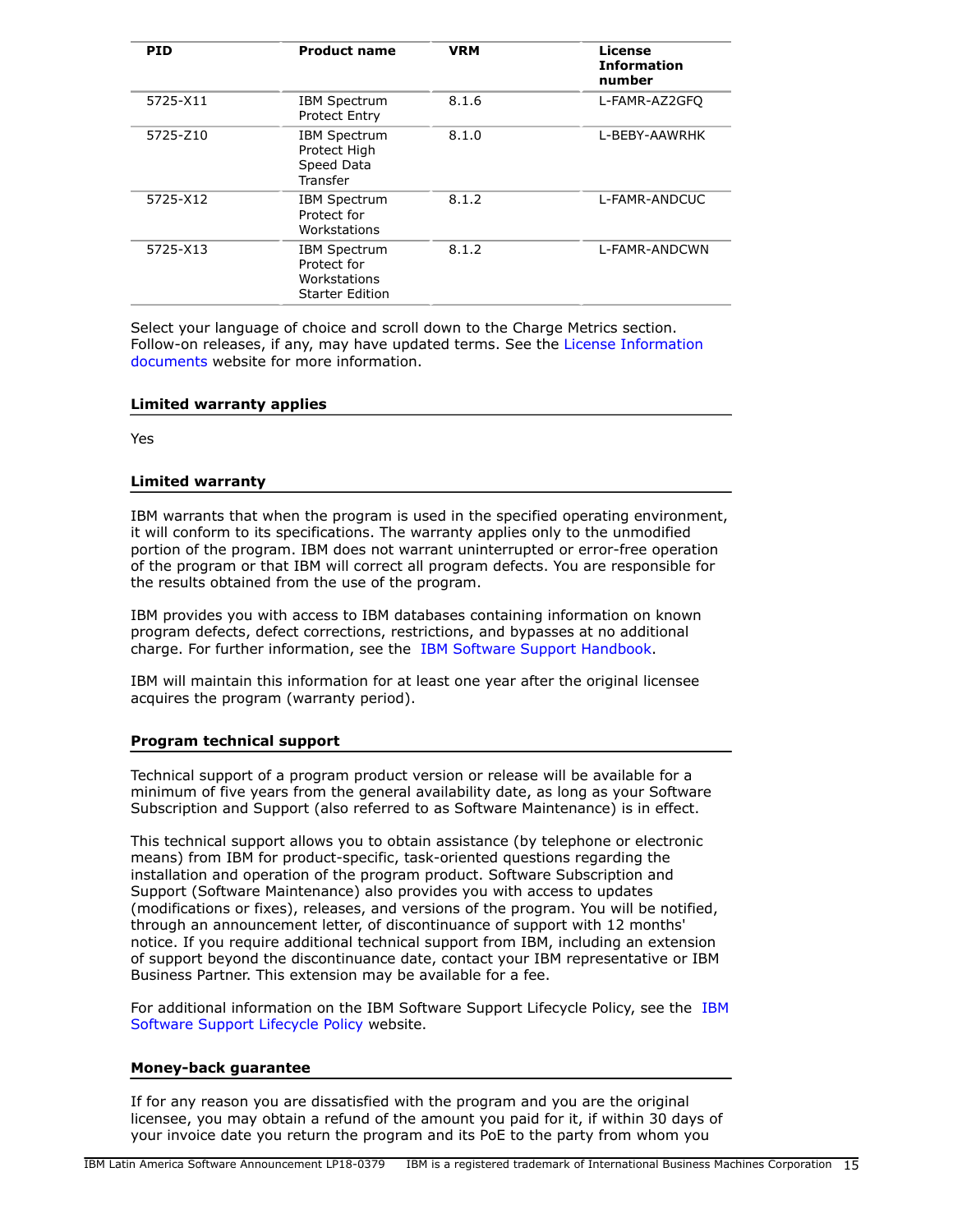obtained it. If you downloaded the program, you may contact the party from whom you acquired it for instructions on how to obtain the refund.

For clarification, note that (1) for programs acquired under the IBM International Passport Advantage offering, this term applies only to your first acquisition of the program and (2) for programs acquired under any of IBM's On/Off Capacity on Demand (On/Off CoD) software offerings, this term does not apply since these offerings apply to programs already acquired and in use by you.

#### **Volume orders (IVO)**

No

## **Passport Advantage applies**

Yes, information is available on the [Passport Advantage and Passport Advantage](http://www.ibm.com/software/passportadvantage) [Express](http://www.ibm.com/software/passportadvantage) website.

## **Usage restrictions**

This offering is subject to usage restrictions.

Usage is limited to the quantity of Processor Value Units, client devices, and terabytes licensed.

See the [License Information documents](http://www.ibm.com/software/sla/sladb.nsf) page on the IBM Software License Agreement website for more information.

## **Software Subscription and Support applies**

Yes. Software Subscription and Support, also referred to as Software Maintenance, is now included in the Passport Advantage Agreement. Installation and technical support for the products announced in this announcement is provided by the Software Subscription and Support offering of the IBM International Passport Advantage Agreement. This fee service enhances client productivity by providing voice or electronic access into the IBM support organizations.

IBM includes one year of Software Subscription and Support with the initial license acquisition of each program acquired. The initial period of Software Subscription and Support can be extended by the purchase of a renewal option.

While your Software Subscription and Support is in effect, IBM provides you assistance for your routine, short duration installation and usage (how-to) questions, and code-related questions. IBM provides assistance by telephone and, if available, electronic access, only to your information systems (IS) technical support personnel during the normal business hours (published prime shift hours) of your IBM support center. (This assistance is not available to your users.) IBM provides Severity 1 assistance 24 hours a day, every day of the year. For additional details, see the [IBM](http://www.ibm.com/support/customercare/sas/f/handbook/home.html) [Software Support Handbook.](http://www.ibm.com/support/customercare/sas/f/handbook/home.html) Software Subscription and Support does not include assistance for the design and development of applications, your use of programs in other than their specified operating environment, or failures caused by products for which IBM is not responsible under this agreement.

For additional information about the Passport Advantage Agreement, go to the [Passport Advantage and Passport Advantage Express](http://www.ibm.com/software/passportadvantage) website.

All distributed software licenses include Software Subscription and Support for a period of 12 months from the date of acquisition, providing a streamlined way to acquire IBM software and assure technical support coverage for all licenses. Extending coverage for a total of three years from date of acquisition, may be elected.

## **Variable charges apply**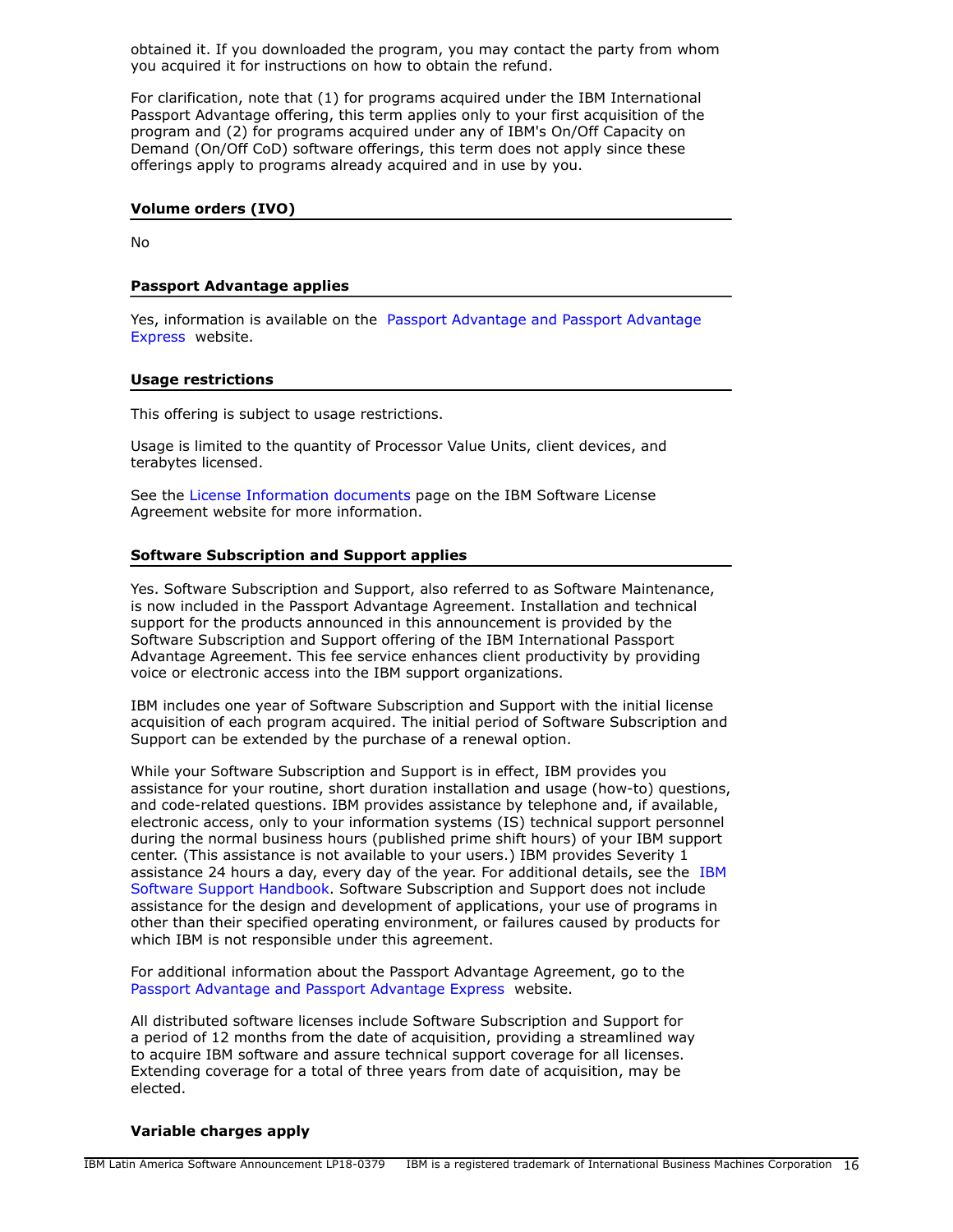## **Educational allowance available**

Yes. A 15% education allowance applies to qualified education institution clients.

## **Statement of good security practices**

IT system security involves protecting systems and information through intrusion prevention, detection, and response to improper access from within and outside your enterprise. Improper access can result in information being altered, destroyed, or misappropriated or can result in misuse of your systems to attack others. Without a comprehensive approach to security, no IT system or product should be considered completely secure and no single product or security measure can be completely effective in preventing improper access. IBM systems and products are designed to be part of a regulatory compliant, comprehensive security approach, which will necessarily involve additional operational procedures, and may require other systems, products, or services to be most effective.

**Important:** IBM does not warrant that any systems, products, or services are immune from, or will make your enterprise immune from, the malicious or illegal conduct of any party.

## **IBM Electronic Services**

Electronic Service Agent $T^M$  and the IBM Electronic Support web portal are dedicated to providing fast, exceptional support to organizations that have IBM Systems. The IBM Electronic Service Agent tool is a no-additional-charge tool that proactively monitors and reports hardware events, such as system errors, performance issues, and inventory. The Electronic Service Agent tool can help you stay focused on your company's strategic business initiatives, save time, and spend less effort managing day-to-day IT maintenance issues. Servers enabled with this tool can be monitored remotely around the clock by IBM Support, all at no additional cost to you.

Now integrated into the base operating system of AIX V5.3, AIX V6.1, and AIX V7.1, Electronic Service Agent is designed to automatically and electronically report system failures and utilization issues to IBM, which can result in faster problem resolution and increased availability. System configuration and inventory information collected by the Electronic Service Agent tool also can be viewed on the secure Electronic Support web portal, and used to improve problem determination and resolution by you and the IBM support team. To access the tool main menu, simply type smitty esa main, and select Configure Electronic Service Agent. In addition, ESA now includes a powerful web user interface, giving the administrator easy access to status, tool settings, problem information, and filters. For more information and documentation on how to configure and use Electronic Service Agent, go to the [IBM Electronic Service Agent](http://www.ibm.com/support/esa) website.

The IBM Electronic Support portal is a single internet entry point that replaces the multiple entry points traditionally used to access IBM internet services and support. This portal enables you to gain easier access to IBM resources for assistance in resolving technical problems. The My Systems and Premium Search functions make it even easier for organizations that are Electronic Service Agent tool-enabled to track system inventory and find pertinent fixes.

#### **Benefits**

**Increased uptime:** The Electronic Service Agent™ tool is designed to enhance the Warranty or Maintenance Agreement by providing faster hardware error reporting and uploading system information to IBM Support. This can translate to less wasted time monitoring the symptoms, diagnosing the error, and manually calling IBM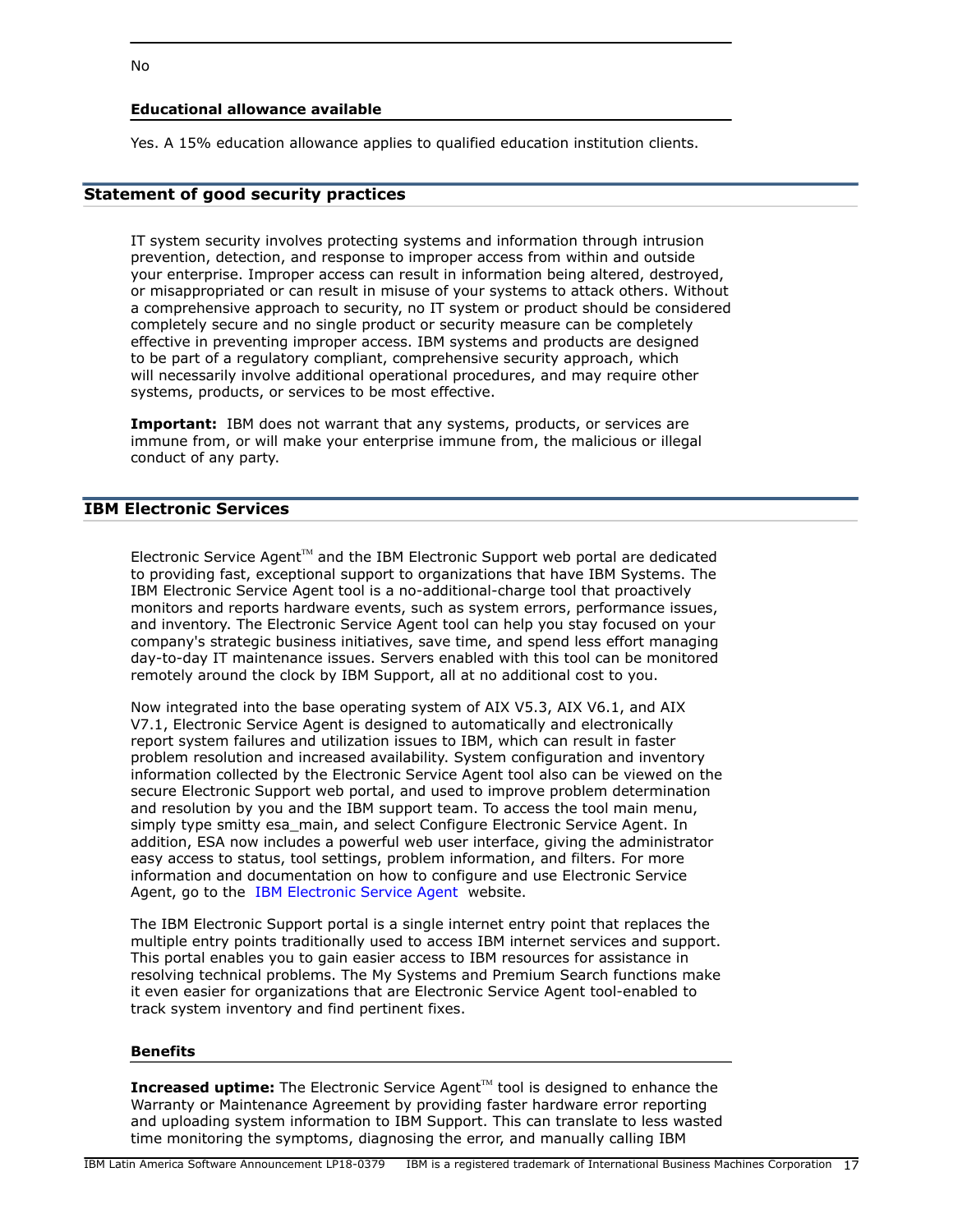Support to open a problem record. Its 24  $\times$  7 monitoring and reporting mean human intervention is not required to report errors.

**Security:** The Electronic Service Agent tool is designed to be secure in monitoring, reporting, and storing the data at IBM. The Electronic Service Agent tool is designed to securely transmit either through the internet (HTTPS or VPN) or modem to provide organizations a single point of exit from their site. Communication is one way. Activating Electronic Service Agent does not enable IBM to call into an organization's system.

For additional information, go to the [IBM Electronic Service Agent](http://www.ibm.com/support/esa) website.

**More accurate reporting:** Because system information and error logs are automatically uploaded to the IBM Support Center in conjunction with the service request, you are not required to find and send system information, decreasing the risk of misreported or misdiagnosed errors. Once inside IBM, problem error data is run through a data knowledge management system and knowledge articles are appended to the problem record.

**Customized support:** Using the IBMid entered during activation, you can view system and support information in the *My Systems and Premium Search* sections of the [IBM Electronic Support](http://www.ibm.com/support/electronic) page.

My Systems provides valuable reports of installed hardware and software using information collected from the systems by Electronic Service Agent. Reports are available for any system associated with your IBMid. Premium Search combines the function of search and the value of Electronic Service Agent information, providing advanced search of the technical support knowledge base. Using Premium Search and the Electronic Service Agent information that has been collected from your system, you are able to see search results that apply specifically to your systems.

For more information on how to utilize the power of IBM Electronic Services, contact your IBM Systems Services Representative, or go to the [IBM Electronic Support](http://www.ibm.com/support/electronic) website.

## <span id="page-17-0"></span>**Prices**

#### **Passport Advantage**

For Passport Advantage information and charges, contact your IBM representative or IBM Business Partner for Channel Value Rewards. Additional information is also available on the [Passport Advantage and Passport Advantage Express](http://www.ibm.com/software/passportadvantage) website.

Registered external customers and IBM Business Partners can access IBMLink for charges.

To view pricing information, go to [IBMLink](http://www.ibm.com/ibmlink).

For software prices, select **Look up IBM standard hardware and software prices (Price) excluding System**  $z^{(R)}$  **products** under *Prices.* Specify *Price type, Search type,* and *Search value,* then click **Search.**

**Note:** Enter program number in the **Search value.**

You can also contact your local IBM representative or IBM Business Partner for the applicable charges.

For all local charges, contact your IBM representative.

#### **IBM Global Financing**

IBM Global Financing offers competitive financing to credit-qualified clients to assist them in acquiring IT solutions. Offerings include financing for IT acquisition,